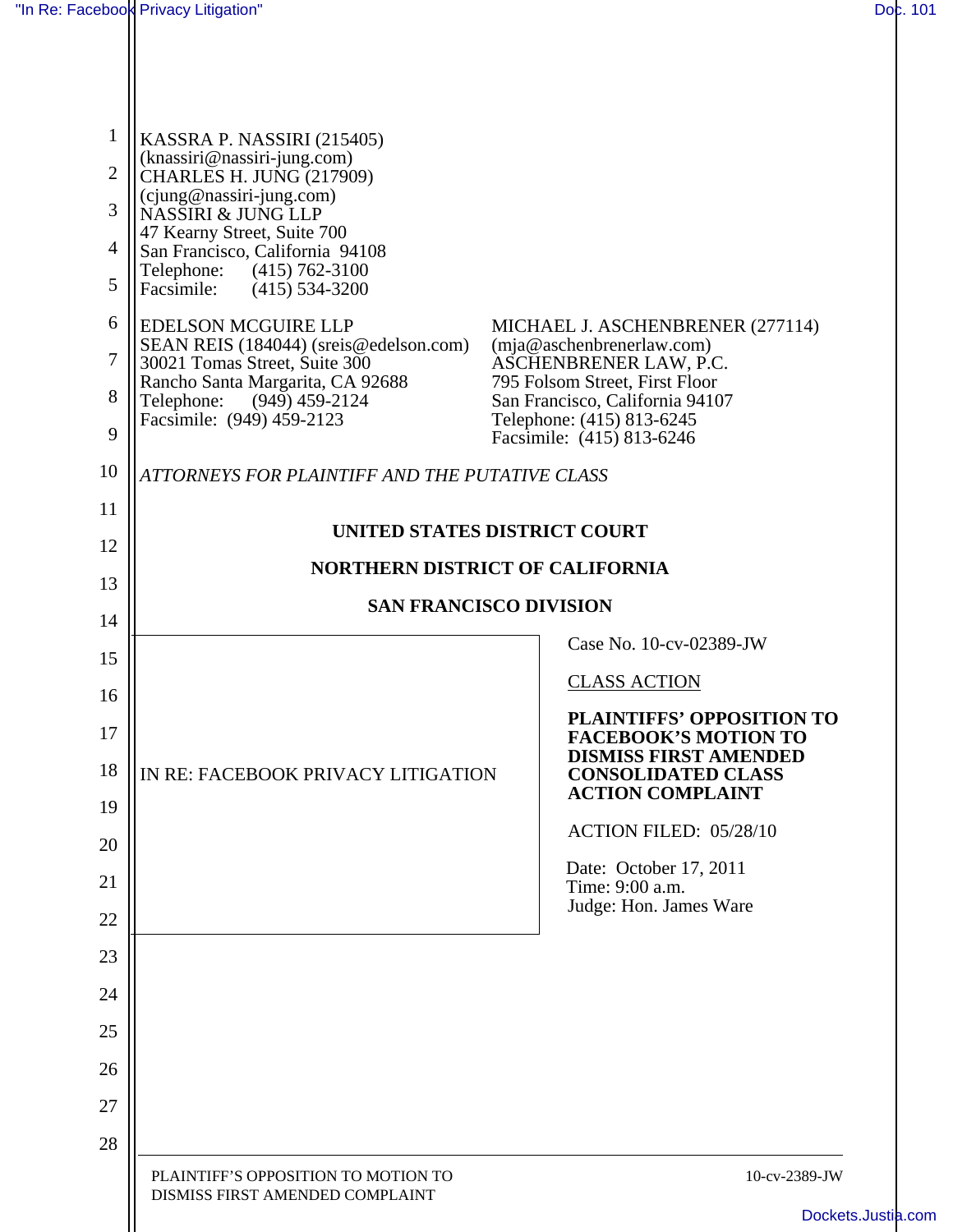| $\mathbf{1}$   |                | <b>TABLE OF CONTENTS</b> |                                                                                                                                           |  |  |
|----------------|----------------|--------------------------|-------------------------------------------------------------------------------------------------------------------------------------------|--|--|
| $\overline{2}$ | $\mathbf{I}$ . |                          |                                                                                                                                           |  |  |
| 3              | II.            |                          |                                                                                                                                           |  |  |
| 4              | III.           |                          |                                                                                                                                           |  |  |
| 5<br>6         |                | A.                       | Facebook, in Its Capacity as a Remote Computing Service Provider, Is Liable                                                               |  |  |
| 7              |                |                          | 1.<br>Facebook Was Acting as a Remote Computing Service Provider when<br>It Divulged the Content of Plaintiffs' Communications 3          |  |  |
| 8              |                |                          | 2.<br>As an RCS Provider, Facebook May Not Rely on the "Intended                                                                          |  |  |
| 9<br>10        |                |                          | 3.<br>Even Assuming the "Intended Recipient" Exception Could Apply to<br>an RCS Provider, Facebook May Not Give Itself Consent to Divulge |  |  |
| 11             |                |                          | Facebook Disclosed the Contents of Plaintiffs' Communications.  8<br>4.                                                                   |  |  |
| 12<br>13       |                | <b>B.</b>                | Plaintiffs Have Cured the Defects in Their Breach of Contract Claim that the                                                              |  |  |
| 14             |                |                          | 1.<br>Plaintiffs Have Alleged "Actual and Appreciable" Damages.  11                                                                       |  |  |
| 15             |                |                          | 2.<br>Plaintiffs' Theory of Damages Is Supported by Recent Case Law.  12                                                                  |  |  |
| 16             |                | $\mathcal{C}$ .          | Plaintiffs' FAC Alleges Plaintiffs Relied on Defendant's Alleged Fraudulent                                                               |  |  |
| 17<br>18       |                | D.                       | Defendant Introduced Computer Instructions that Usurped the Normal<br>Operation of Plaintiffs' Computers in Violation of the CCCL 17      |  |  |
| 19             | IV.            |                          |                                                                                                                                           |  |  |
| 20             |                |                          |                                                                                                                                           |  |  |
| 21             |                |                          |                                                                                                                                           |  |  |
| 22             |                |                          |                                                                                                                                           |  |  |
| 23             |                |                          |                                                                                                                                           |  |  |
| 24             |                |                          |                                                                                                                                           |  |  |
| 25             |                |                          |                                                                                                                                           |  |  |
| 26             |                |                          |                                                                                                                                           |  |  |
| 27             |                |                          |                                                                                                                                           |  |  |
| 28             |                |                          | $\overline{ii}$<br>PLAINTIFF'S OPPOSITION TO MOTION TO                                                                                    |  |  |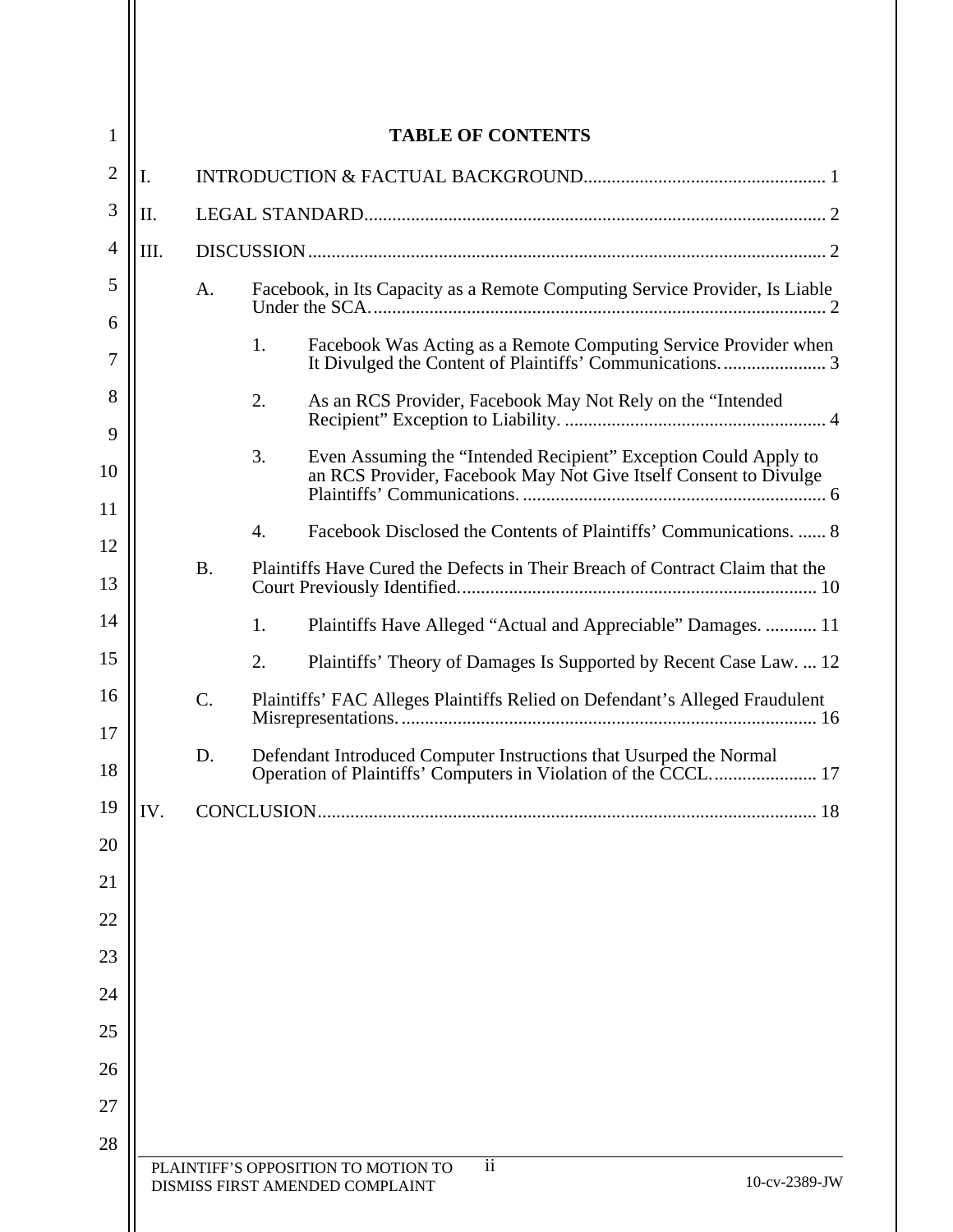## **TABLE OF AUTHORITIES**

| ль ог летномтные                                                                         |
|------------------------------------------------------------------------------------------|
| <b>CASES</b>                                                                             |
| Aguilera v. Pirelli Armstrong Tire Corp., 223 F.3d 1010 (9th Cir. 2000)  11              |
|                                                                                          |
|                                                                                          |
|                                                                                          |
|                                                                                          |
|                                                                                          |
| Claridge v. RockYou, No. 09-cv-6032-PJH, Dkt. 47 (N.D. Cal. April 11, 2011) 12, 13, 15   |
|                                                                                          |
| Crispin v. Christian Audigier, Inc., 717 F. Supp. 2d 965 (C.D. Cal. 2010)  3, 5          |
|                                                                                          |
|                                                                                          |
|                                                                                          |
|                                                                                          |
|                                                                                          |
|                                                                                          |
| In re Am. Airlines, Inc., Privacy Litig., 370 F. Supp. 2d 552 (N.D. Tex. 2005) 5, 7      |
| In re JetBlue Airways Corp. Privacy Litig., 379 F. Supp. 2d 299 (E.D.N.Y. 2005)  14, 15  |
| Int'l Tel. & Tel. Corp. v. General Tel. & Elec. Corp., 518 F.2d 913 (9th Cir.1975)7      |
|                                                                                          |
| Landmark Screens, LLC v. Morgan, Lewis & Bockius LLP, No. C-08-2581-JF, 2008 WL          |
|                                                                                          |
| Sams v. Yahoo!, Inc., No. 10-cv-5897-JF (HRL), 2011 WL 1884633 (N.D. Cal. May 18,        |
|                                                                                          |
| United States v. American Trucking Ass'ns., 310 U.S. 534, 60 S. Ct. 1059, 84 L. Ed. 1345 |
| $\overline{iii}$<br>PLAINTIFF'S OPPOSITION TO MOTION TO                                  |
| 10-cv-2389-JW<br>DISMISS FIRST AMENDED COMPLAINT                                         |

I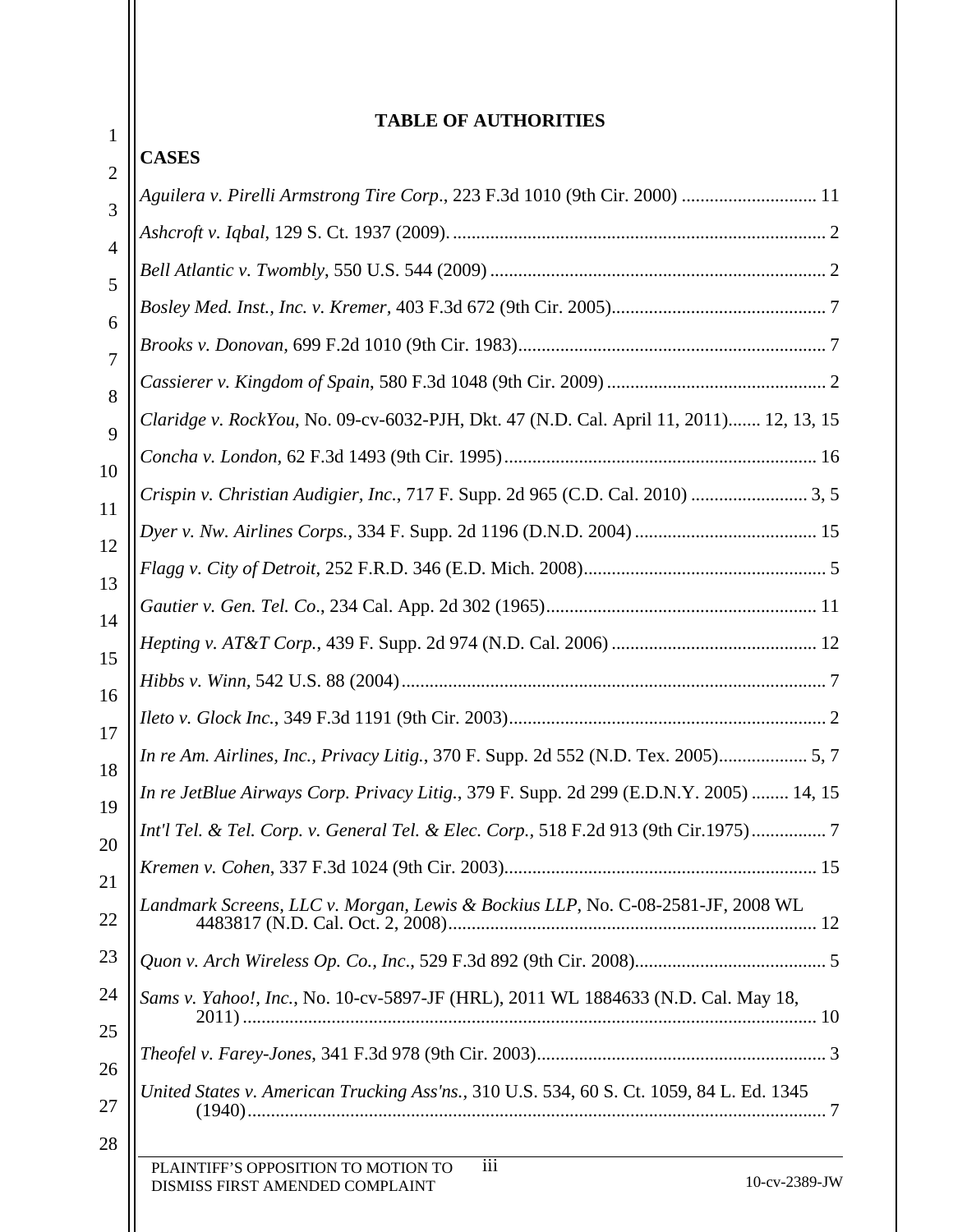| 1              |                                                                                               |  |  |
|----------------|-----------------------------------------------------------------------------------------------|--|--|
| $\overline{2}$ |                                                                                               |  |  |
| 3              |                                                                                               |  |  |
| $\overline{4}$ | <b>STATUTES</b>                                                                               |  |  |
| 5              |                                                                                               |  |  |
| 6              |                                                                                               |  |  |
| 7              |                                                                                               |  |  |
| 8              |                                                                                               |  |  |
| 9              |                                                                                               |  |  |
| 10             |                                                                                               |  |  |
| 11             | <b>OTHER AUTHORITIES</b>                                                                      |  |  |
| 12             | 2A N. Singer, Statutes and Statutory Construction § 46.06 (rev. 6th ed. 2000) 8               |  |  |
| 13             |                                                                                               |  |  |
| 14             |                                                                                               |  |  |
| 15             |                                                                                               |  |  |
| 16             |                                                                                               |  |  |
| 17             |                                                                                               |  |  |
| 18             |                                                                                               |  |  |
| 19             |                                                                                               |  |  |
| 20             |                                                                                               |  |  |
| 21             |                                                                                               |  |  |
| 22             |                                                                                               |  |  |
| 23             |                                                                                               |  |  |
| 24             |                                                                                               |  |  |
| 25             |                                                                                               |  |  |
| 26             |                                                                                               |  |  |
| 27             |                                                                                               |  |  |
| 28             |                                                                                               |  |  |
|                | iv<br>PLAINTIFF'S OPPOSITION TO MOTION TO<br>10-cv-2389-JW<br>DISMISS FIRST AMENDED COMPLAINT |  |  |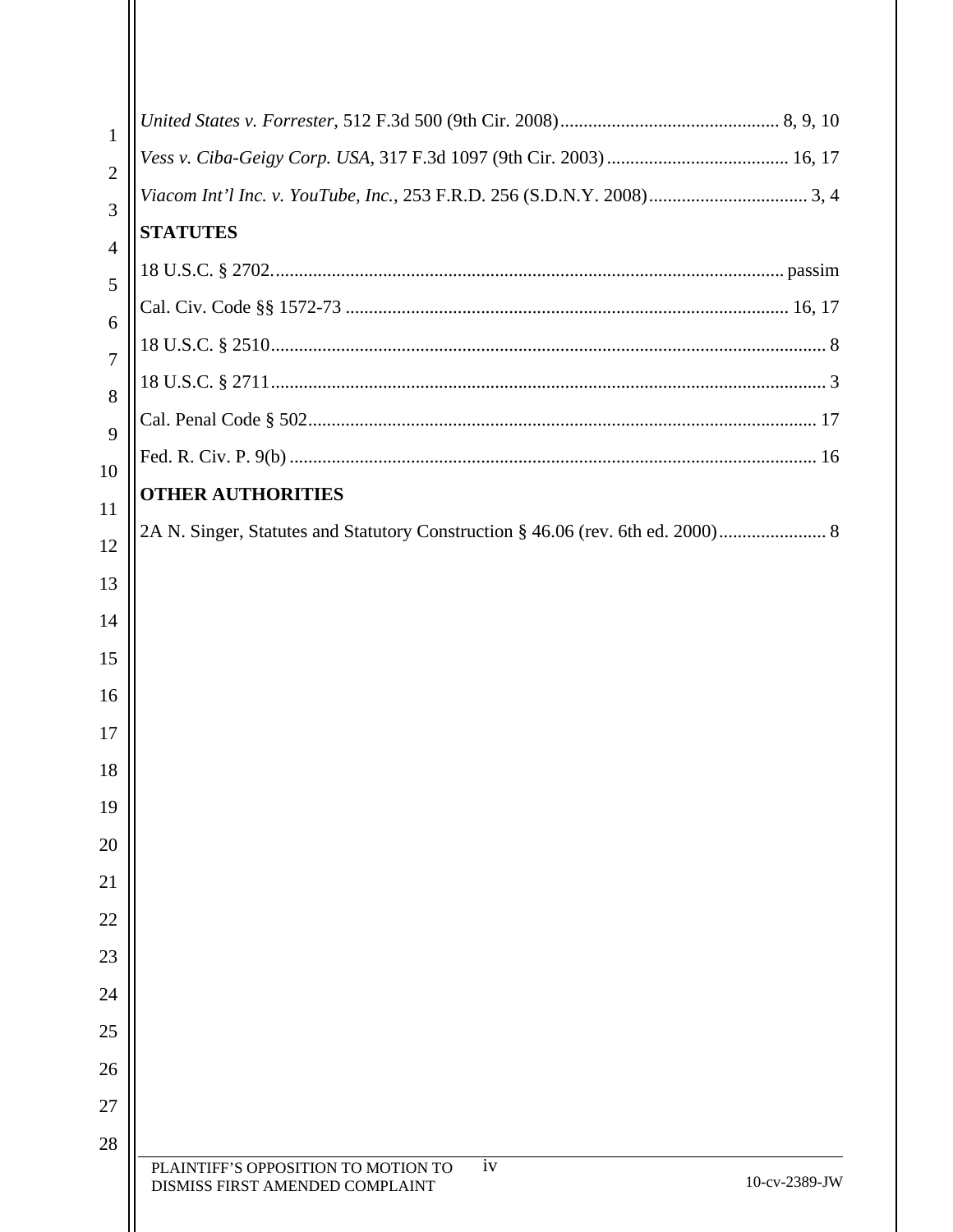3

4

5

# **I. INTRODUCTION & FACTUAL BACKGROUND**

In the Court's May 12, 2011 Order granting in part Defendant's motion to dismiss, the Court identified several pleading deficiencies and granted Plaintiffs leave to file an amended complaint as to certain causes of action. In their First Amended Class Action Complaint ("FAC"), Plaintiffs remedy each of the pleading deficiencies identified.

6 7 8 9 10 11 12 13 14 15 With respect to Plaintiffs' claim under the Stored Communications Act ("SCA"), Facebook again relies primarily on the "intended recipient" exception to liability available exclusively to electronic communication service ("ECS") providers, arguing that it cannot be liable for disclosing Plaintiffs' communications because Facebook was the "intended recipient" of such communications under 18 U.S.C. 2702(b)(3). However, Facebook's argument overlooks the fact that Plaintiffs also allege that Facebook is a remote computing service ("RCS") provider. (FAC ¶¶ 81, 83.) Because an RCS provider may not avail itself of the "intended recipient" exception under the SCA and Plaintiffs did not consent to Facebook sharing their personal information with third-parties (FAC ¶¶ 3, 34, 84), Facebook lacked consent to divulge Plaintiffs' communications and thus violated the SCA.

16 17 18 19 20 21 Facebook's challenges to Plaintiffs' remaining claims fare no better. Facebook argues that Plaintiffs fail to allege that they suffered actual and appreciable damages. But as demonstrated below, Plaintiffs now allege specific, non-conclusory facts that establish damages (FAC ¶¶ 16, 17, 22, 23, 122), and present case law from within this District that explicitly accepts Plaintiffs' damage theory. Accordingly, Facebook's challenge to Plaintiffs' breach of contract claim must fail.

22 23 24 25 26 Facebook similarly rehashes arguments in opposition to Plaintiffs' claims under Cal. Civil Code  $\S$ § 1572 & 1573 (actual and constructive fraud) and Cal. Penal Code § 502(c)(8). But the FAC explicitly addresses any deficiencies of the original complaint by alleging reliance on Facebook's misstatements (FAC ¶¶ 4, 5, 76, 126) and the particulars of Defendant's fraudulent conduct (FAC ¶¶ 27-33), and by alleging precisely how Facebook knowingly

1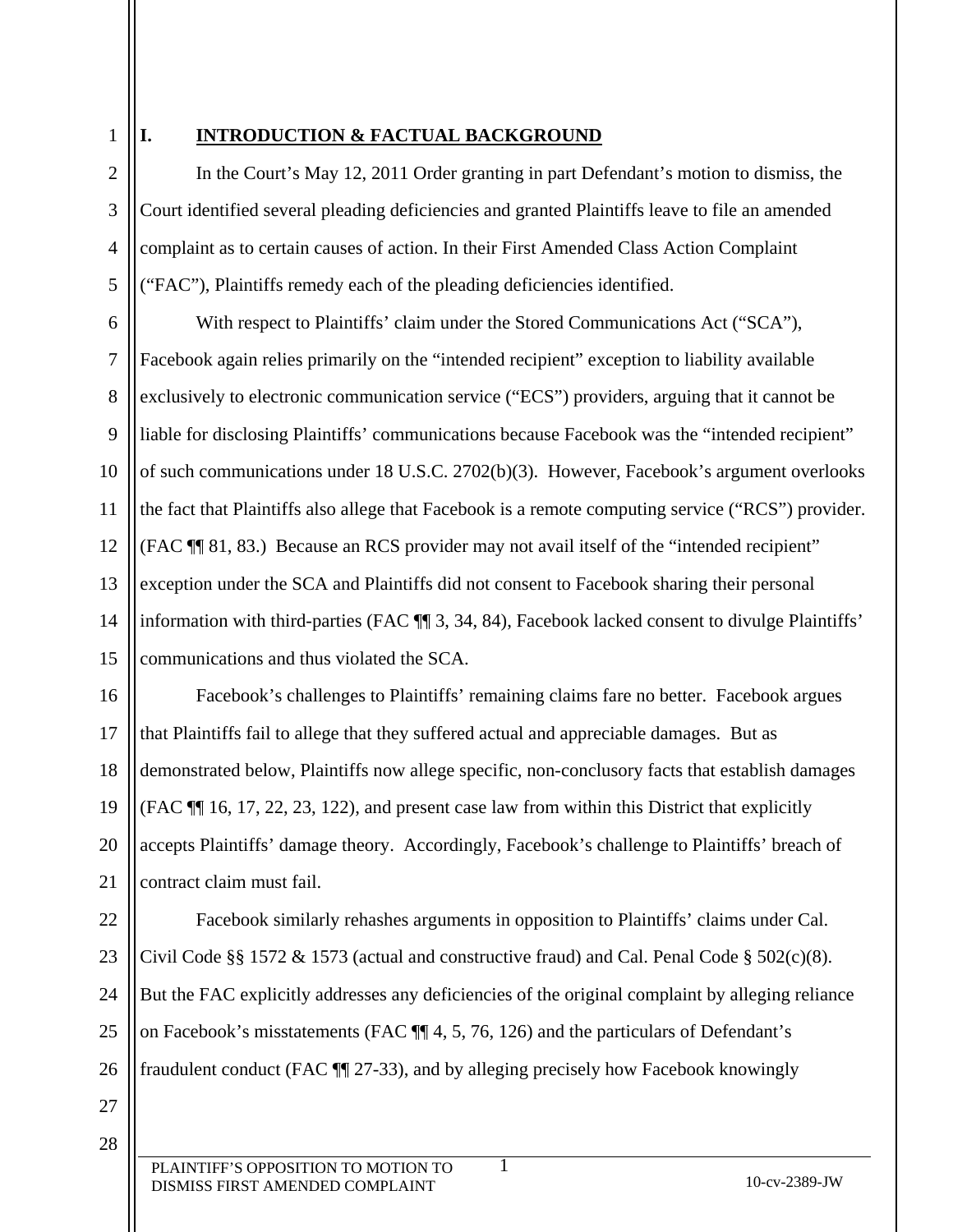introduced a computer contaminant into Plaintiffs' computers in violation of the California Computer Crime Law (FAC ¶¶ 3, 33-44, 104).

For these reasons, and as explained in further detail below, the Court should deny Facebook's Motion to Dismiss ("MTD").

5

1

2

3

4

# **II. LEGAL STANDARD**

6 7 8 9 10 11 12 13 14 15 16 In reviewing a motion to dismiss, the court "accept[s] all well-pleaded factual allegations in the complaint as true, and determines whether the factual content allows the court to draw the reasonable inference that the defendant is liable for the misconduct alleged." *Cassierer v. Kingdom of Spain*, 580 F.3d 1048, 1052 (9th Cir. 2009). A motion to dismiss must be denied if the complaint contains factual allegations that, when accepted as true, "plausibly give rise to an entitlement to relief." *Ashcroft v. Iqbal*, 129 S. Ct. 1937, 1941 (2009). "Once a claim has been adequately stated, it may be supported by showing any set of facts consistent with the allegations in the complaint." *Bell Atlantic v. Twombly*, 550 U.S. 544, 546 (2009). A complaint need only contain a plain and short statement of a plaintiff's claim, a standard that "contains a powerful presumption against rejecting pleadings for failure to state a claim." *Ileto v. Glock Inc.*, 349 F.3d 1191, 1199 (9th Cir. 2003); Fed. R. Civ. P. 8(a).

17 18 19 As demonstrated below, the FAC puts Facebook on notice of the claims it must defend, and amply alleges facts that, taken as true, plausibly allow the Court "to draw the reasonable inference that [Facebook] is liable for the misconduct alleged." *Ashcroft*, 129 S. Ct. at 1940.

# **III. DISCUSSION**

21

22

23

24

25

26

20

### **A. Facebook, in Its Capacity as a Remote Computing Service Provider, Is Liable Under the SCA.**

Facebook's fundamental challenge to Plaintiffs' SCA claim is that because Facebook was the "intended recipient" of Plaintiffs' communications under 18 U.S.C. 2702(b)(3), "Facebook had its own consent to divulge the communication to third-party advertisers." (MTD at 11.) Facebook's argument fails, however, because Facebook was acting as an RCS provider at the time that it non-consensually divulged the contents of Plaintiffs' communications. Because

2

28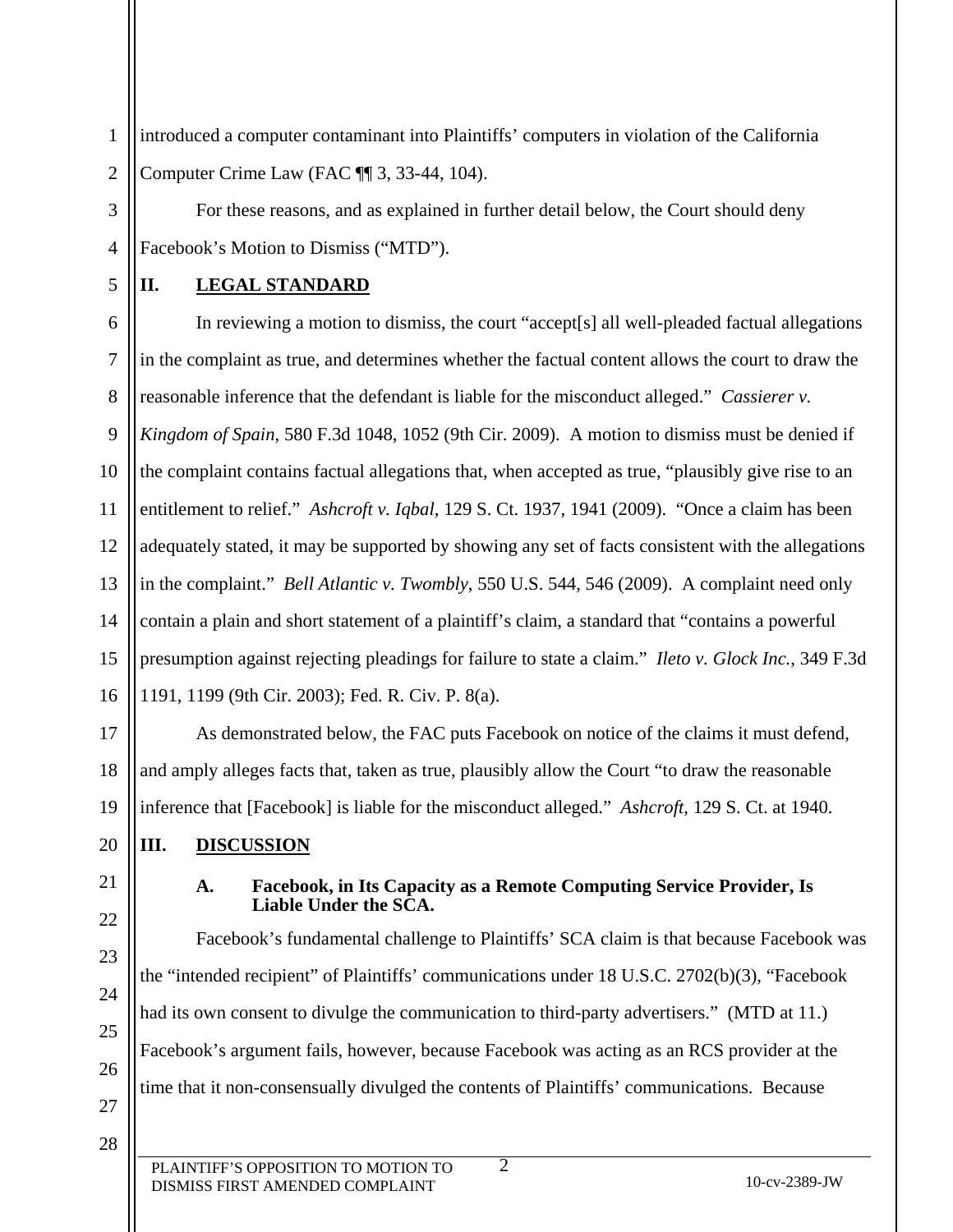unlike an ECS provider, an RCS provider may not avail itself of the SCA's "intended recipient" exception, Facebook is liable under the SCA.

1

2

3

4

5

6

7

8

9

10

11

12

13

14

15

16

17

18

19

20

21

### **1. Facebook Was Acting as a Remote Computing Service Provider when It Divulged the Content of Plaintiffs' Communications.**

Depending on the particular service function that it is providing, Facebook functions as both an ECS and RCS provider.<sup>1</sup> In the context of an SCA claim, whether a service provider is an RCS provider or an ECS provider depends on the particular service function at issue. *See, e.g., Crispin v. Christian Audigier, Inc.*, 717 F. Supp. 2d 965, 986 n.42 (C.D. Cal. 2010). Although Facebook allows users to send private messages to one another (the ECS function), Plaintiffs' claims concern Facebook's remote computing service.<sup>2</sup> Plaintiffs allege Facebook provided to them computer storage and processing services by allowing them to process, store, and share content, including pictures, videos, biographical information and more. (FAC ¶¶ 80- 81.) Plaintiffs further allege that Facebook allows its users the choice to grant certain other users a license to view information stored on its remote computing service. (*Id*.) This content storage and sharing function forms the crux of Plaintiffs' claims and makes Facebook an RCS provider subject to section 2702(a)(2) of the SCA. *See, e.g., Viacom Int'l Inc. v. YouTube, Inc.*, 253 F.R.D. 256 (S.D.N.Y. 2008) (holding that YouTube is an RCS provider because it provides storage, processing and sharing of videos); *Crispin*, 717 F. Supp. 2d at 990 (holding that Facebook is an RCS provider and subject to  $\S 2702(a)(2)$ .

Plaintiffs allege that the non-consensual disclosures occurred while Facebook users browsed stored content on Facebook's site (an RCS function). (FAC ¶ 44.) Plaintiffs also allege that they sent communications (*i.e.*, communications concerning their identities and which of

- 22 23
- 

 $\overline{a}$ 

3

<sup>24</sup> 25 26 1 Facebook provides both remote computing and electronic communications services (e.g., private messaging between users). As the Ninth Circuit recognized, an entity may be both an ECS and RCS provider. *Theofel v. Farey-Jones*, 341 F.3d 978, 1076-77 (9th Cir. 2003) (implying that some but "not all remote computing services are also electronic communications services"). Plaintiffs' claims here concern Facebook's remote computing service, not its electronic communications service.

<sup>27</sup>  $2$  The "term 'remote computing service' means the provision to the public of computer storage or processing services by means of an electronic communications system." 18 U.S.C. § 2711(2).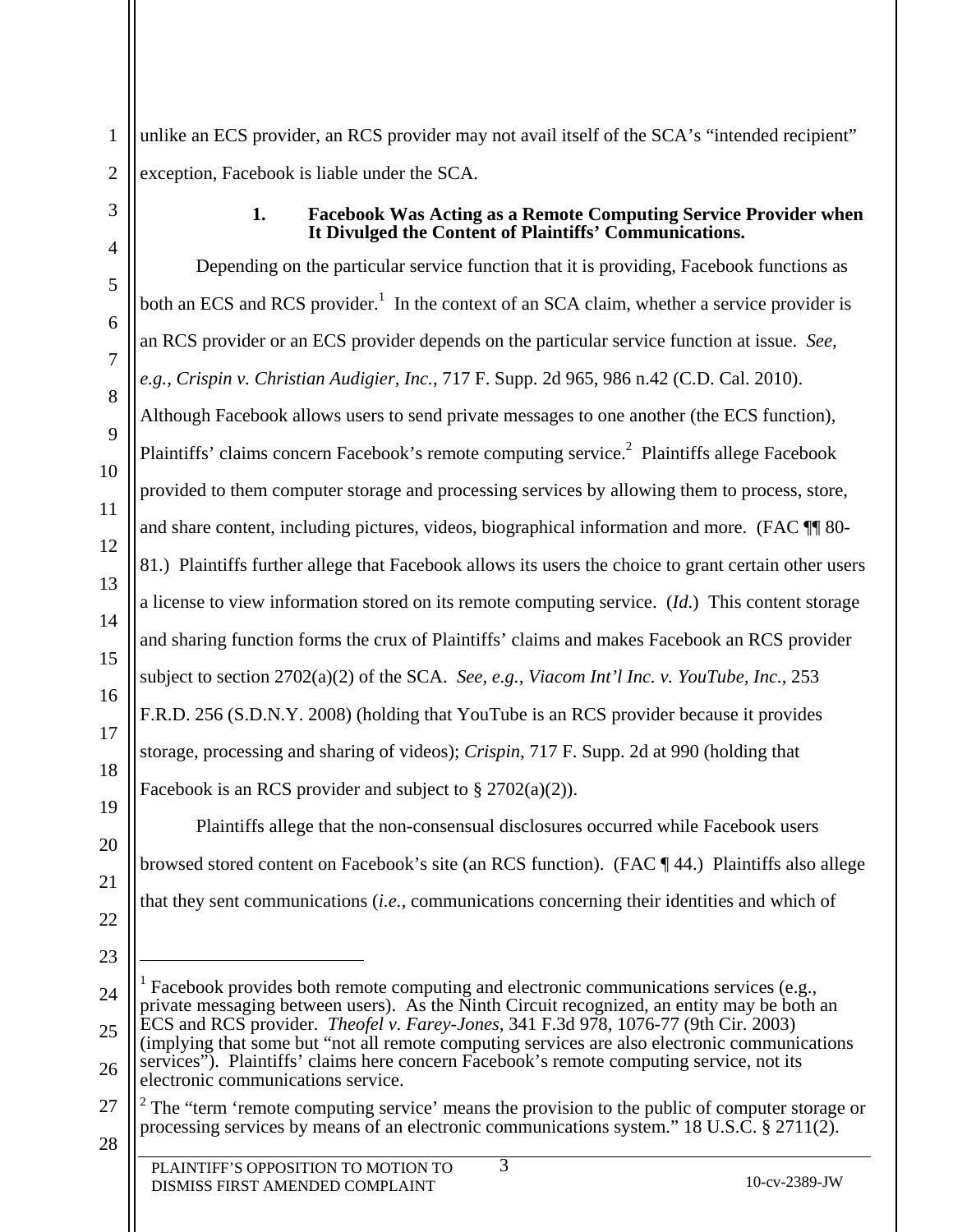1 2 3 4 5 6 7 their own stored content or friends' stored content they wished to view) to Facebook for the specific and sole purpose of using Facebook's remote computing services and did not authorize Facebook to use those communications for any other purpose.<sup>3</sup> (*Id.* 176.) Accordingly, in the context of Plaintiffs' allegations, Facebook was acting as an RCS provider and did not have Plaintiffs' consent to further divulge the subject communications to third parties. By divulging the contents of those communications to third-party advertisers without Plaintiffs' consent, Facebook violated section 2702(a)(2).

8 9

#### **2. As an RCS Provider, Facebook May Not Rely on the "Intended Recipient" Exception to Liability.**

10 11 12 13 14 15 16 17 Facebook argues that the SCA allows ECS providers to divulge the contents of a communication "with the lawful consent of the originator or an addressee or intended recipient of such communication." (MTD at 11.) But only ECS providers, and not RCS providers like Facebook, may avail themselves of the SCA's "intended recipient" exception.<sup>4</sup> Because Plaintiffs' claims implicate Facebook's RCS function (FAC ¶¶ 81, 83), the "intended recipient" exception does not apply here. Depending on whether ECS or RCS is at issue, section 2702(b)(3) establishes different criteria for establishing an exception to the general rule against disclosure:

Exceptions for disclosure of communications.— A provider described in subsection (a) may divulge the contents of a communication— . . .

4

28

18

19

20

21

 $\overline{a}$ 

<sup>22</sup> 23 24  $3$  Section 2702(a)(2) prevents an RCS provider from divulging electronic communications sent to it "solely for the purpose of providing storage or computer processing services to such subscriber or customer, if the [RCS] provider is not authorized to access the contents of any such communications for purposes of providing any services other than storage or computer processing."

<sup>25</sup> 26 27 4 Indeed, information received by RCS providers, such as YouTube, often has no "intended recipient" in the way that an email message has an "intended recipient." For example, Facebook users who upload pictures may do so purely for storage purposes, and may or may not share those pictures with others. In that case, even the uploaded pictures have no "intended recipient," they are protected by section  $2702(a)(2)$  and may only by divulged by Facebook with the user's consent. *See, e.g., YouTube*, 253 F.R.D. at 264-65 (construing § 2702(b)(3) to require subscriber consent in the case of RCS providers).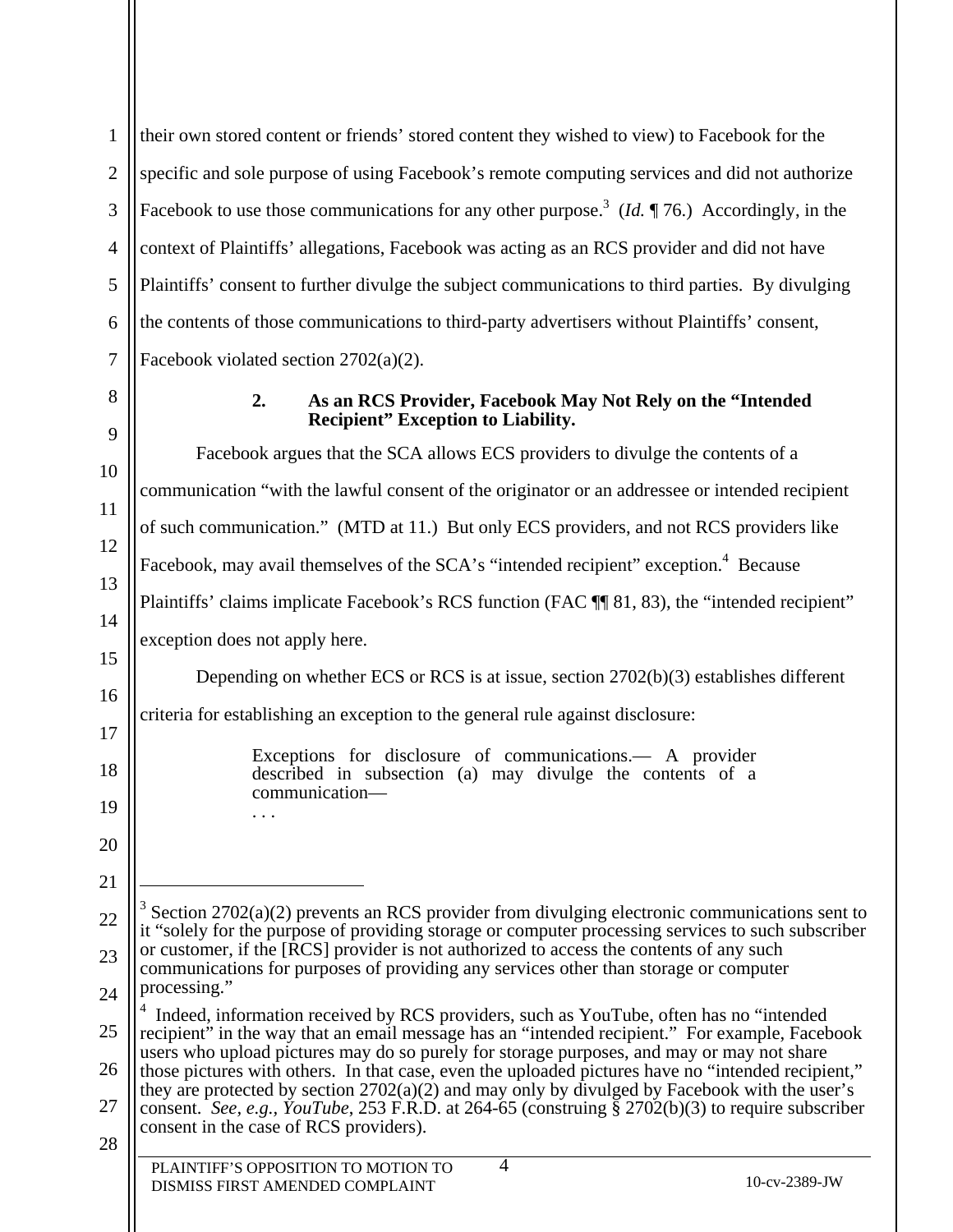(3) with the lawful consent of the originator or an addressee or intended recipient of such communication, **or the subscriber in the case of a remote computing service**;

(Emphasis supplied.)

1

2

3

4

5

6

7

8

9

10

11

12

13

14

15

16

17

18

19

20

21

22

Pursuant to the SCA, in its capacity as an RCS provider Facebook may divulge the contents of communications only with the consent of the subscriber (in this case, Plaintiffs). *See, e.g., Crispin*, 717 F. Supp. 2d at 973 n.17 ("An RCS provider can avail itself of all but one of the exceptions set forth in § 2702(b). An RCS provider may divulge the contents of a communication with consent of the 'subscriber,' while an ECS provider may divulge the contents with the lawful consent of an addressee or intended recipient of such communication. 18 U.S.C. § 2702(b)(3)."); *Flagg v. City of Detroit*, 252 F.R.D. 346, 349-50 (E.D. Mich. 2008) ("The potential importance of distinguishing between an "ECS" and an "RCS" lies in the different criteria for establishing an exception to the general rule against disclosure. The provider of an RCS may divulge the contents of a communication with the "lawful consent" of the subscriber to the service, while the provider of an ECS may divulge such a communication only with the "lawful consent of the originator or an addressee or intended recipient of such communication.") (citing 18 U.S.C.  $\S 2702(b)(3)$ ).<sup>5</sup> Because Facebook was acting as an RCS provider, it may not assert the § 2702(b)(3)

"intended recipient" exception. As a result, Facebook needs more than its own consent to divulge Plaintiffs' communications—it needs the consent of Plaintiffs, who are the "subscribers" under § 2702(b)(3). As alleged, Plaintiffs explicitly did not provide consent to Facebook to share their communications. (FAC, ¶¶ 3, 16, 27-34, 77, 79, 84.) Accordingly, the "intended recipient"

<sup>5</sup> 23 24 25 26 27 28  $\overline{a}$ 5 Facebook cites in *In re Am. Airlines, Inc., Privacy Litig.*, 370 F. Supp. 2d 552, 560-61 (N.D. Tex. 2005) for the proposition that an RCS provider may give its own consent to disclose customer communications to third parties. The district court there, however, did not bother to determine whether the defendant was an ECS or RCS provider, nor did it consider whether the "intended recipient" is available to RCS providers. Similarly, the court in *Quon v. Arch Wireless Op. Co., Inc*., 529 F.3d 892, 900 (9th Cir. 2008) noted, without analysis or discussion, that the intended recipient defense may apply to an RCS provider. The holding of that case, however, did not depend on the truth of that statement, making it dictum. Moreover, for the reasons noted immediately below, the dictum in *Quon* defies the purpose of the SCA as it applies to RCS providers like Facebook.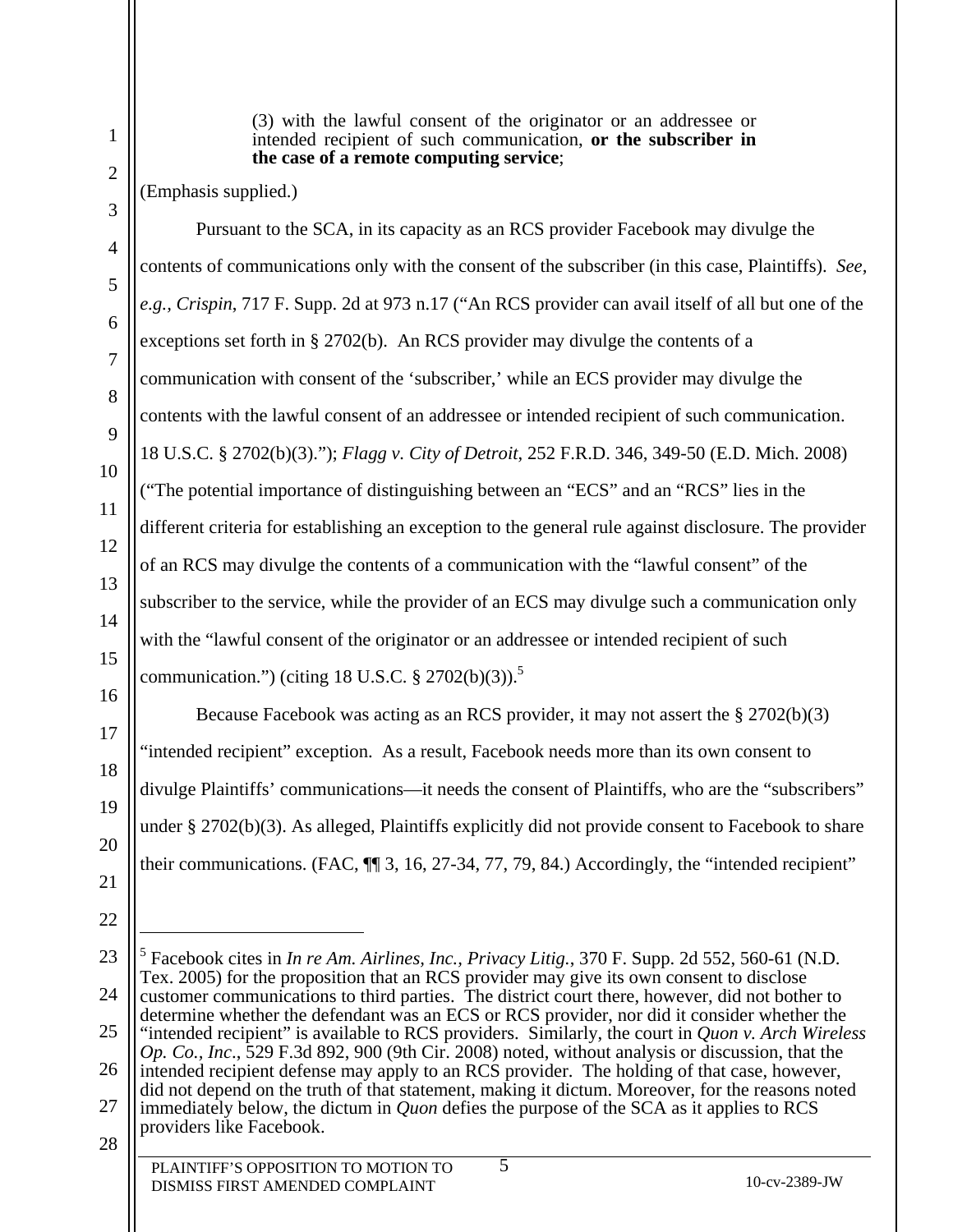exception does not exculpate Facebook and it is liable for divulging Plaintiffs' communications without consent under  $\S 2702(a)(2)$ .

#### **3. Even Assuming the "Intended Recipient" Exception Could Apply to an RCS Provider, Facebook May Not Give Itself Consent to Divulge Plaintiffs' Communications.**

Crediting Facebook's interpretation of the SCA would mean that virtually every RCS may disclose any communication by any user at any time. This interpretation undermines the clear purpose of the statute and creates an absurd result.

8 9 10 11 12 13 14 15 Liability under Section 2702(a)(2) is created by disclosing communications "received by means of *electronic transmission* from (or created by means of computer processing of communications received by means of electronic transmission from), a subscriber or customer of such service." (Emphasis supplied). But the way that Facebook (and virtually all other RCS providers) provides remote computing services is to send and receive electronic communications directly to and from its users by means of electronic transmission. Plaintiffs (and all Facebook users) must send *all* of their communications directly to Facebook in order to use Facebook's services.<sup>6</sup>

16 17 18 19 20 21 22 Facebook's claim that it is not liable for disclosing Plaintiffs' communications because it was the "intended recipient" of those communications is illogical. If this reasoning were followed, all of the SCA's protections against unauthorized disclosure of communications would be eviscerated, and any RCS provider would be exonerated from any and all of its disclosures. Because all user communications carried or maintained on an RCS's computers are sent to it directly by the user, it is an "intended recipient" of *all* of the users' communications; and following Facebook's reasoning, any RCS may freely divulge any communication to any third

- 23
- 24 25

<u>.</u>

<sup>26</sup> 27 28  $6$  There is no way, for example, for a user to store a picture on Facebook without sending that picture to Facebook. Similarly, there was no way for Plaintiffs to view stored content on Facebook without sending a communication to Facebook telling Facebook to display that content.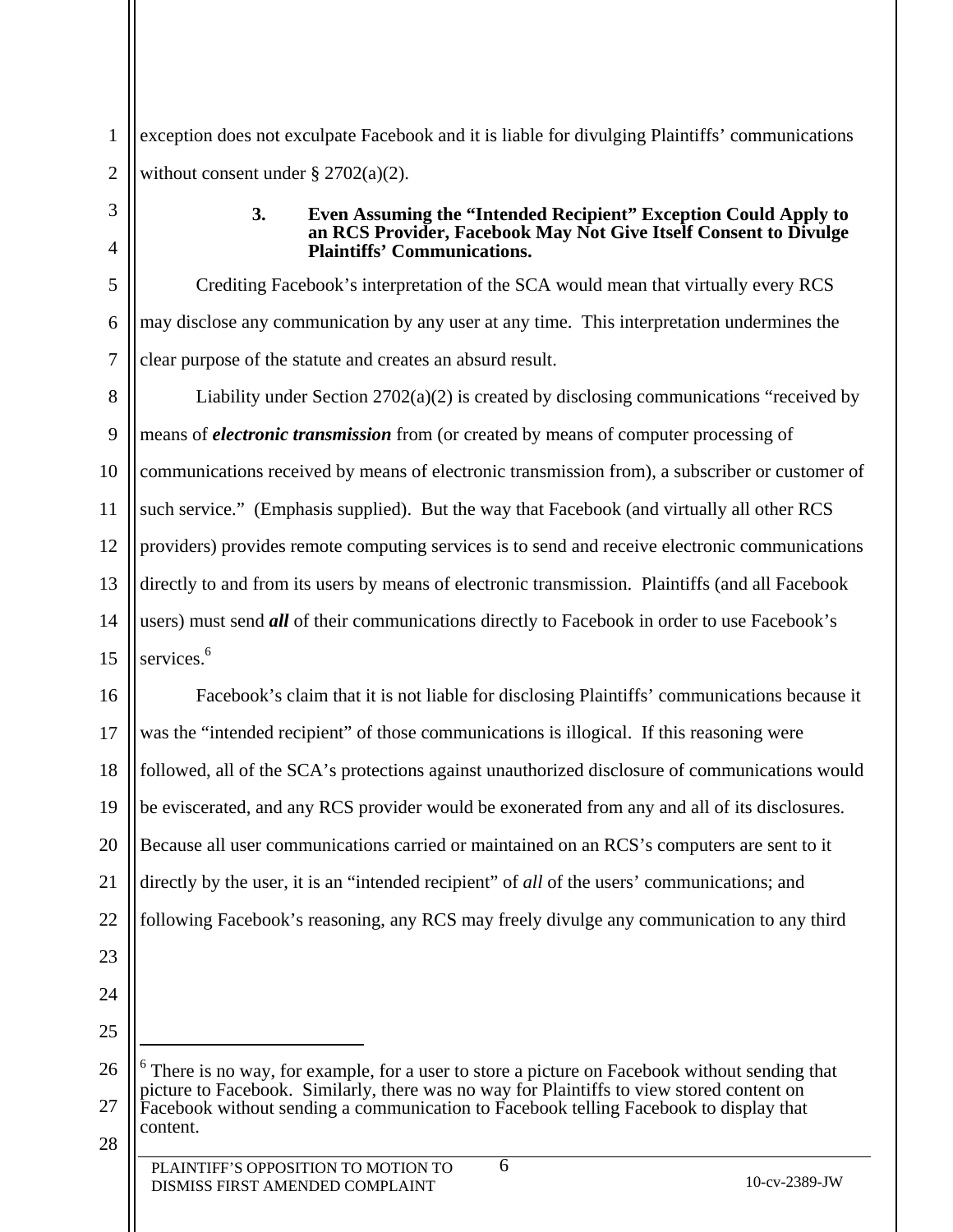1 2 3 party.<sup>7</sup> If the Court makes the "intended recipient" defense available to an RCS provider in the manner Facebook suggests, it would defeat the plain purpose of section  $2702(a)(2)$  and much of the  $SCA.<sup>8</sup>$ 

4 5 6 7 8 9 10 It is axiomatic that a court may not adopt a plain language interpretation of a statutory provision that directly undercuts the clear purpose of the statute. In *Brooks v. Donovan,* 699 F.2d 1010 (9th Cir. 1983), the Ninth Circuit refused to adopt a plain language interpretation of a statute governing pension funds. The court reasoned that it "must look beyond the express language of a statute where a literal interpretation 'would thwart the purpose of the overall statutory scheme or lead to an absurd or futile result.'" *Id.* at 1011 (quoting *International Tel. & Tel. Corp. v. General Tel. & Elec. Corp.,* 518 F.2d 913, 917-918 (9th Cir.1975)).

11 12 13 14 15 16 17 18 19 20 21 22 In reaching its conclusion, the Ninth Circuit followed the Supreme Court's approach in *United States v. American Trucking Ass'ns.,* 310 U.S. 534, 60 S. Ct. 1059, 84 L. Ed. 1345 (1940). There the Court noted that "[w]hen [a given] meaning has led to absurd results . . . this Court has looked beyond the words to the purpose of the act. Frequently, however, *even when the plain meaning did not produce absurd results but merely an unreasonable one 'plainly at variance with the policy of the legislation as a whole,' this Court has followed that purpose, rather than the literal words.*" *Id.* at 543 (emphasis added; citations omitted). *See also Bosley Med. Inst., Inc. v. Kremer,* 403 F.3d 672, 681 (9th Cir. 2005) ("We try to avoid, where possible, an interpretation of a statute that renders any part of it superfluous and does not give effect to all of the words used by [the legislature.]") (internal quotation marks and citation omitted); *Hibbs v. Winn*, 542 U.S. 88, 101 (2004) ( "'[a] statute should be construed so that effect is given to all its provisions, so that no part will be inoperative or superfluous, void or insignificant  $\dots$ ...")

<u>.</u>

26 27 28 <sup>8</sup> Not surprisingly, of the dozens of other courts to consider the "intended recipient" provision of section 2702(b)(3), Plaintiffs are aware of only one (*In re American Airlines*, *supra*, n.5) that held that a provider (ECS or RCS) may construe itself as the "intended recipient" and give itself consent to disclose communications, notwithstanding that every provider in those cases could have made the same argument Facebook makes here.

<sup>23</sup>

<sup>24</sup> 25  $7$  For example, cloud-based financial services software would be able to disclose user financial data to third-parties, and online computer backup services that store customer data online would be able to sell that data to advertisers without consent.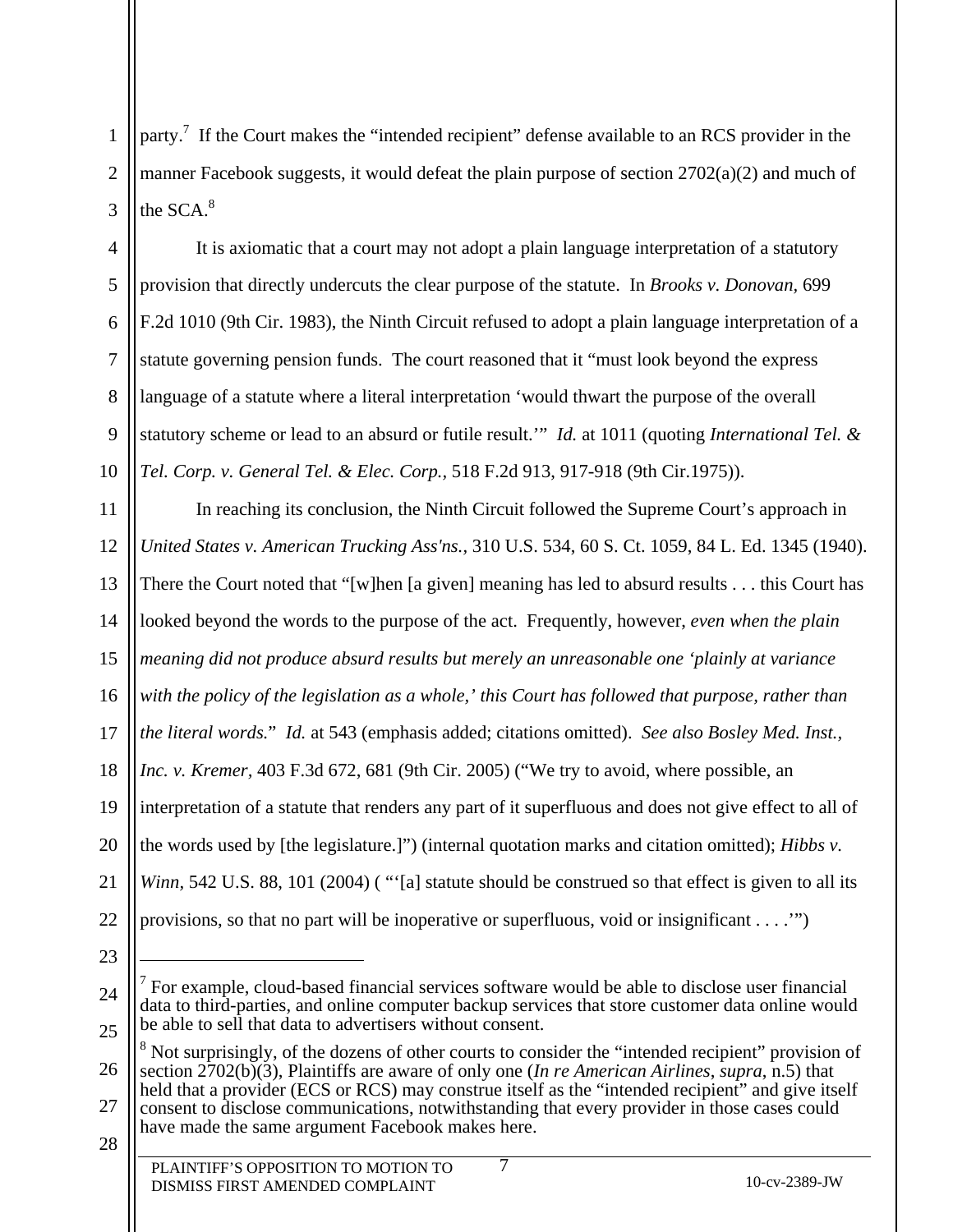(quoting 2A N. Singer, Statutes and Statutory Construction § 46.06, at 181-86 (rev. 6th ed. 2000)).

Facebook seeks to give itself "its own consent to divulge [Plaintiffs'] communication[s] to third-party advertisers." This produces a nonsensical result under the SCA. Allowing RCS providers to "give their own consent" to disclose user communications would defeat most all of the consumer privacy protections in the statutes. This Court should preserve the intent and purpose of the SCA and reject Facebook's "intended recipient" argument.

8

1

2

3

4

5

6

7

**4. Facebook Disclosed the Contents of Plaintiffs' Communications.** 

9 10 11 12 13 14 15 16 17 Facebook renews its argument that it merely disclosed customer records relating to Plaintiffs, and not the content of any of Plaintiffs' communications. In doing so, Facebook claims that it revealed nothing more than Plaintiffs' usernames, and cites to cases involving the disclosure of bare customer records. But Facebook also disclosed the URLs of the particular pages Plaintiffs were viewing when they clicked on ads (FAC ¶ 35) along with their identities, which courts have held in other contexts constitutes disclosure of content. This bundle of information, all of which was communicated to Facebook by Plaintiffs incident to their use of Facebook's remote computing services, revealed to advertisers much more than mere customer records.<sup>9</sup>

18 19 20 21 22 23 The Ninth Circuit has held in other contexts that disclosures of the URLs of the pages visited by a user (as Plaintiffs allege here) constitute the disclosure of *contents* of communication. In *United States v. Forrester*, 512 F.3d 500 (9th Cir. 2008), the Ninth Circuit considered whether computer surveillance that enabled the government to learn the to/from addresses of the plaintiff's email messages, the IP addresses of the websites that he visited, and the total volume of information transmitted to or from his account constituted a search for Fourth

24

<u>.</u>

25 26 27 28 <sup>9</sup> In order to browse Facebook's website, Plaintiffs sent electronic communications to Facebook indicating which pages they wished to view. (FAC ¶ 74.) The SCA broadly defines an electronic communication as "any transfer of signs, signals, writings, images, sounds, data, or intelligence of any nature transmitted in whole or in part by a wire, radio, electromagnetic, photoelectronic or photooptical system that affects interstate or foreign commerce." 18 U.S.C. § 2510(12). The "substance" and "meaning" of Plaintiffs' communications was that Plaintiffs were interested in viewing particular content on Facebook's site. 18 U.S.C. § 2510(8).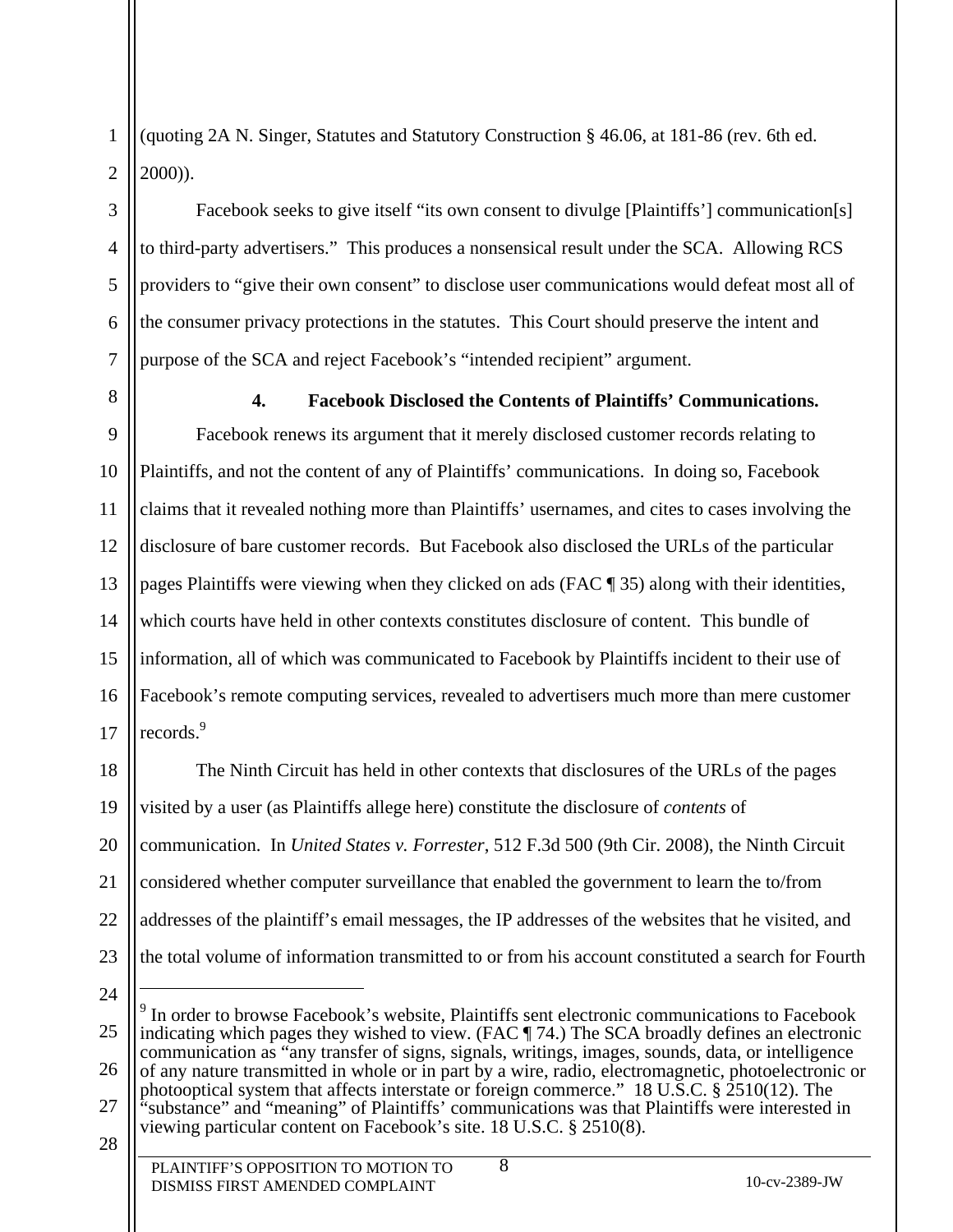9 1 2 3 4 5 6 7 8 9 10 11 12 13 14 15 16 17 18 19 20 21 22 23 24 25 26 27 28 Amendment purposes. In holding that it did not, the Ninth Circuit reasoned that the surveillance techniques the government employed were indistinguishable from the use of a pen register, and the surveillance did not acquire the contents of the plaintiff's communications. *Id.* at 509-10. The court paid careful attention to the government's acquisition of the IP addresses of websites that the plaintiff visited, concluding that IP addresses do not reveal content: IP addresses constitute addressing information and do not necessarily reveal any more about the underlying *contents of communication* than do phone numbers. When the government obtains the to/from addresses of a person's e-mails or the IP addresses of websites visited, it does not find out the contents of the messages or know the particular pages on the websites the person viewed. At best, the government may make educated guesses about what was said in the messages or viewed on the websites based on its knowledge of the e-mail to/from addresses and IP addresses—but this is no different from speculation about the contents of a phone conversation on the basis of the identity of the person or entity that was dialed … the [United States Supreme] Court in *Smith* and *Katz* drew a clear line between unprotected addressing information and protected content information that the government did not cross here. *Id.* at 510 (emphasis supplied).<sup>10</sup> But the court went on to observe that had the government acquired *URLs* of the pages viewed by the plaintiff, content would be revealed and the surveillance might be constitutionally problematic: Surveillance techniques that enable the government to determine not only the IP addresses that a person accesses but also the uniform resource locators ("URL") of the pages visited might be more constitutionally problematic. A URL, unlike an IP address, identifies the particular document within a website that a person views and thus reveals much more information about the person's Internet activity. For instance, a surveillance technique that captures IP addresses would show only that a person visited the New York Times' website at http://www.nytimes.com, whereas *a technique that captures URLs would also divulge the particular articles the person viewed*. *See Pen Register Application*, 396 F.Supp.2d at 49 ("[I]f the user then enters a search phrase [in the Google search engine], that search phrase would appear in the URL after the first forward slash. *This would reveal content*....").  $\overline{a}$ <sup>10</sup> In coming to this conclusion, the court relied on the fact that even though a website like the *New York Times* may contain hundreds or thousands of pages, it typically has only one IP address. *Id.* at n.5.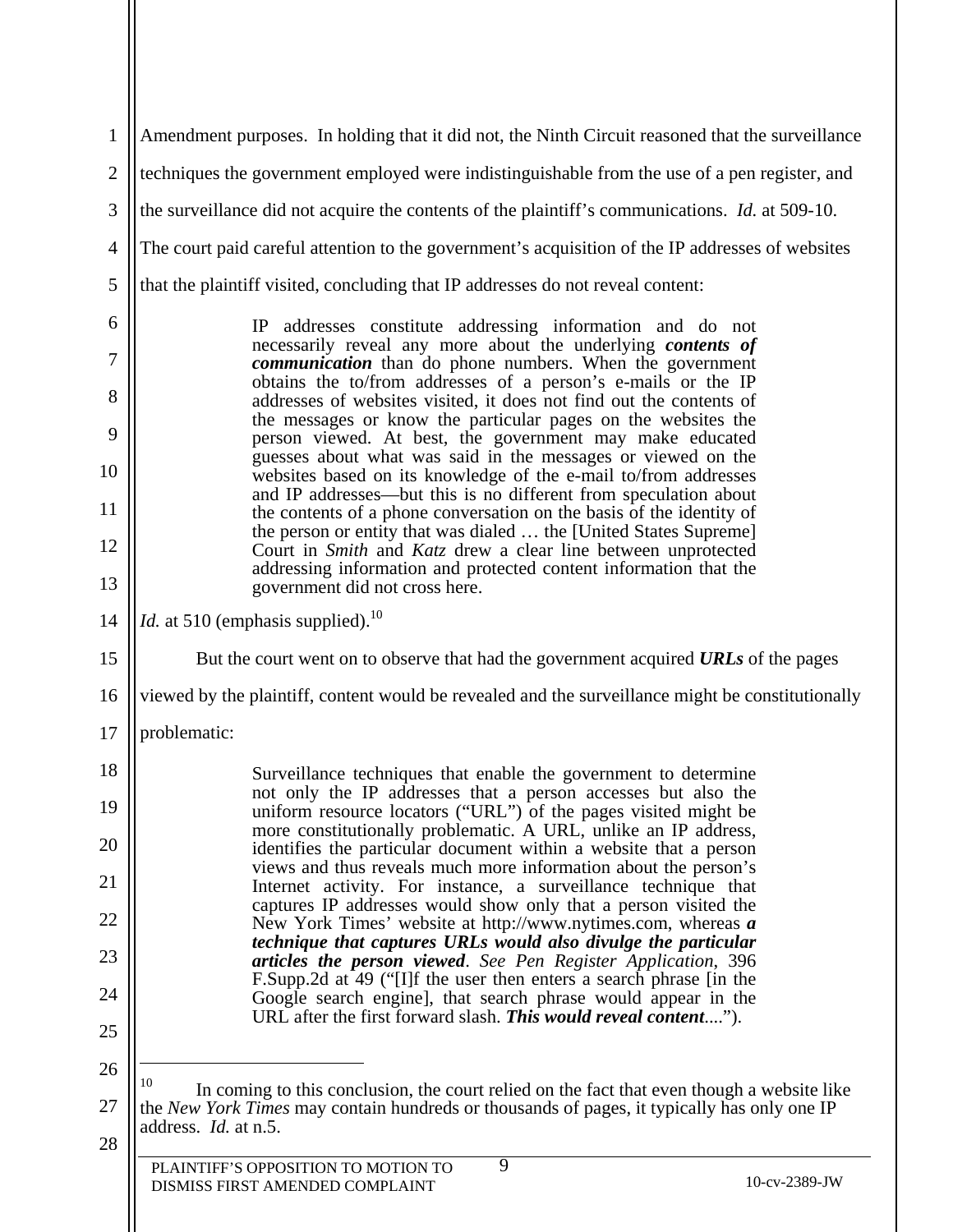1

*Id.* at n.6 (emphasis supplied).

5 6 Plaintiffs allege that Facebook revealed the precise content that the Ninth Circuit found problematic in *Forrester*: the URLs that Plaintiffs were viewing at the time they clicked on Facebook advertisements. By disclosing the URLs along with Plaintiff's identities, Facebook divulged more than mere customer records—it divulged the content of Plaintiffs' communications.<sup>11</sup>

7 8 9 10 11 12 Ultimately, none of Facebook's SCA defenses withstands recent, relevant case law or long-held canons of statutory interpretation. As an RCS, Facebook may not give itself consent to reveal customer communications. Furthermore, the data Facebook disclosed to third-parties constitutes the content of Plaintiffs' communications and not mere customer records. Accordingly, Plaintiffs request that the Court deny Facebook's motion to dismiss their SCA cause of action.

13

14

15

16

17

18

19

20

21

22

23

24

25

<u>.</u>

#### **B. Plaintiffs Have Cured the Defects in Their Breach of Contract Claim that the Court Previously Identified.**

In dismissing Plaintiffs' breach of contract claim without prejudice from their Consolidated Complaint, the Court articulated two bases for the dismissal: (1) Plaintiffs only alleged they "suffered injury" without alleging facts demonstrating specific, actual damages (Order at 15); and, (2) "Plaintiffs' contention that their personal information constitutes a form of 'payment' to Defendant is unsupported by law" (Order at 12 n.10). Facebook reiterates these arguments in its motion to dismiss, arguing that Plaintiffs have not addressed these defects in the FAC.

Facebook's arguments ignore several of Plaintiffs' amended allegations as well as recent case law specifically embracing Plaintiffs' damage theory. As to the first basis, Plaintiffs have cured any pleading defect by specifically alleging actual, non-speculative damages. As to the

<sup>26</sup> 27 28 <sup>11</sup> Facebook's reliance on *Sams v. Yahoo!, Inc.*, No. 10-cv-5897-JF (HRL), 2011 WL 1884633 (N.D. Cal. May 18, 2011) is inapposite. That case did not involve the disclosure of particular URLs, and instead involved disclosure of mere "user identification information." *Id.* at \*7.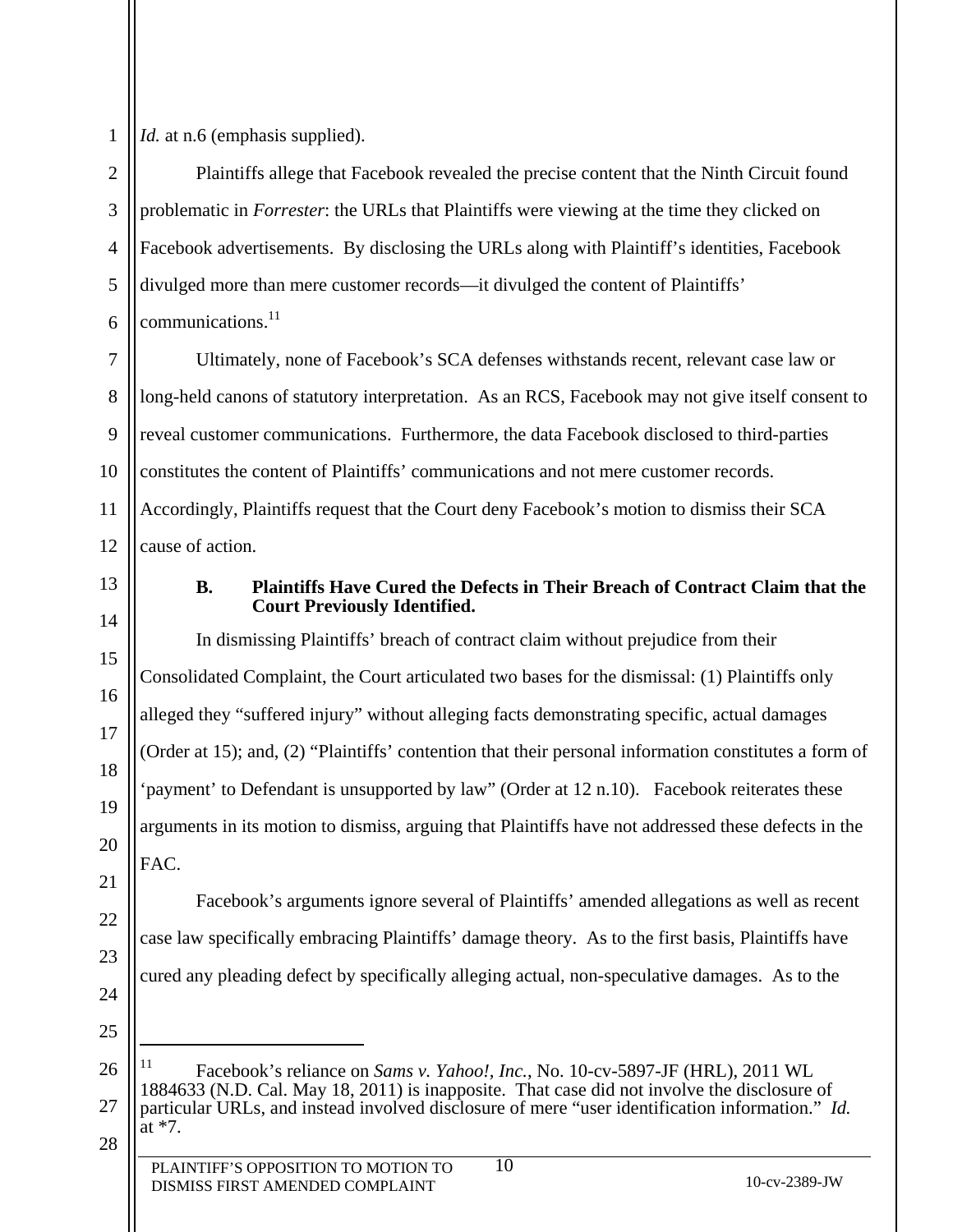2 second basis, Plaintiffs can now cite to new, relevant case law supporting their position that personal information constitutes a form of payment.

3

4

5

6

7

1

### **1. Plaintiffs Have Alleged "Actual and Appreciable" Damages.**

In order to state a cause of action for breach of contract, Plaintiffs must plead four elements: "[1] the contract, [2] plaintiffs' performance (or excuse for nonperformance), [3] defendant's breach, and [4] damage to plaintiffs therefrom." *Gautier v. Gen. Tel. Co*., 234 Cal. App. 2d 302, 305 (1965).

8 9 10 11 Defendant concedes in its motion to dismiss that Plaintiffs have sufficiently pleaded the first three elements. Thus, the only issue is whether Plaintiffs have sufficiently alleged "actual and appreciable damage" flowing from Facebook's breach. *Aguilera v. Pirelli Armstrong Tire Corp*., 223 F.3d 1010, 1015 (9th Cir. 2000).

12 13 14 15 16 17 The FAC contains extensive specific, non-conclusory allegations of actual and appreciable damages flowing from Defendant's breach of its contract with Plaintiffs and the putative class. First, Plaintiffs allege facts concerning Facebook's business model of using its users' personal information to generate substantial advertising revenue, which provides the foundation for Plaintiffs' theory of damages. (FAC ¶¶ 16-23.) Then, Plaintiffs specifically allege the exact form of the damages that they suffered:

> As a result of Facebook's misconduct and breach of the Agreement described herein, Plaintiffs and the Class suffered damages. Plaintiff and the Class members did not receive the benefit of the bargain for which they contracted and for which the[y] paid valuable consideration in the form of their personal information, which, as alleged above, has ascertainable value to be proven at trial. In other words, Plaintiff and each Class member gave up something of value, PII, in exchange for access to Facebook and Facebook's privacy promises. Facebook materially breached the contracts by violating its privacy terms, thus depriving Plaintiff and Class members the benefit of the bargain. Thus, their actual and appreciable damages take the form of the value of their PII that Facebook wrongfully shared with advertisers.

25 (FAC ¶ 122.)

As alleged, Plaintiffs have suffered damages because the personal information they

27 provided to Facebook in exchange for access to Facebook and Facebook's contractual promise

28

18

19

20

21

22

23

24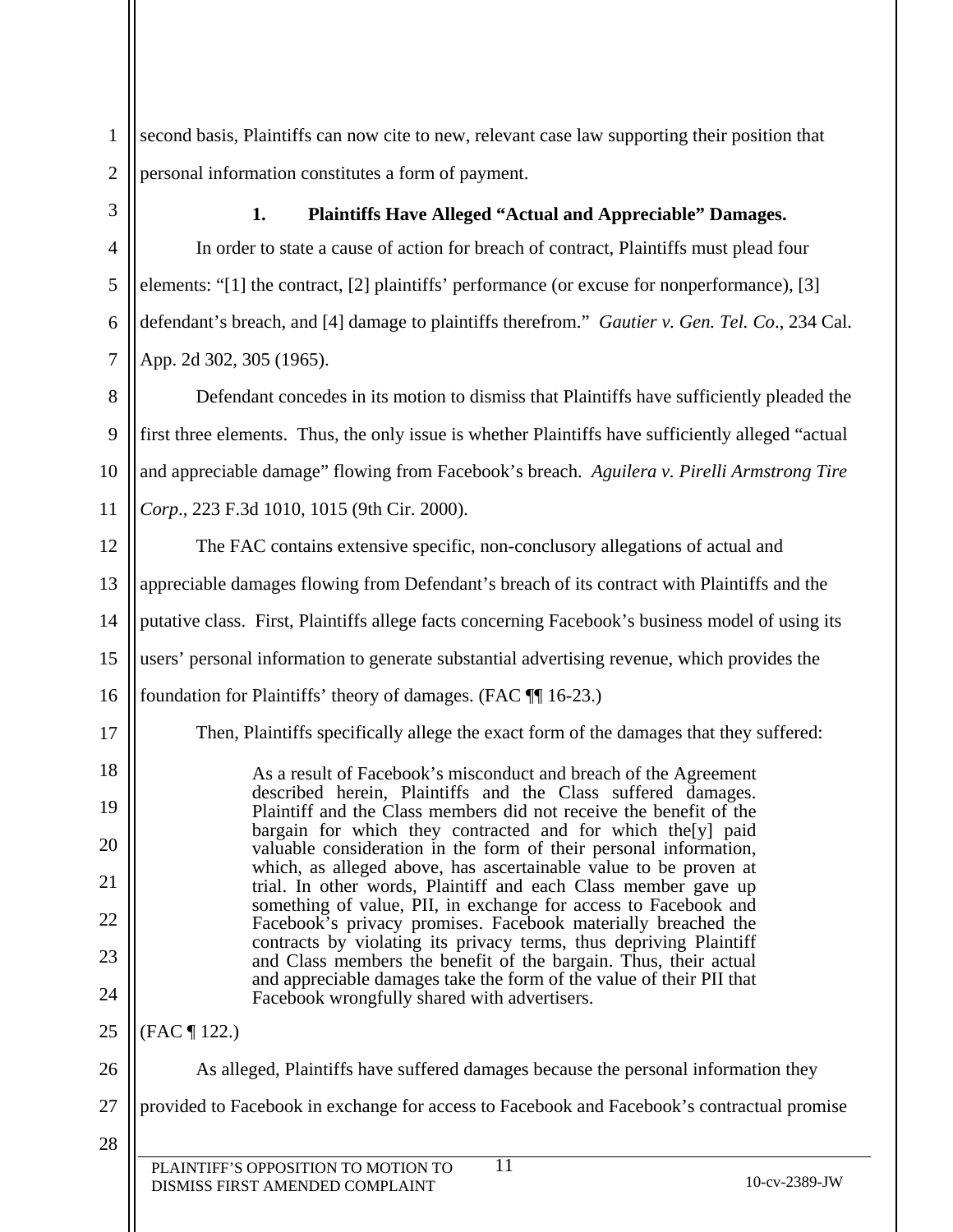not to share that personal information has concrete, ascertainable value. (FAC  $\P$  16, 17, 22, 23 122.) Plaintiffs' loss or diminution of that personal information as a result of Facebook's unauthorized disclosure constitutes actual harm.

4 5 6 7 8 9 10 11 12 Robust and established markets exist that can provide valuations for numerous pieces of personal information and allow individuals and entities to purchase and exchange personal information. (FAC ¶ 23.) In the absence of consent, Plaintiffs should be the ones profiting from the distribution of their personal data, not Facebook. Plaintiffs did not provide consent for Facebook to reveal their valuable personal information to advertisers or other third-parties. (FAC ¶¶ 4, 5, 34, 116.) Therefore, Plaintiffs have lost the right to sell that data to the entities that now no longer need to pay Plaintiffs for it because they obtained it from Facebook. That is how Plaintiffs have suffered damages. Facebook has deprived them of the right to sell their own personal data, which Plaintiffs have alleged is of real, demonstrable value.

13 14 15 16 17 18 19 20 While Plaintiffs intend to introduce expert testimony as to the specific value of Plaintiffs' personal information at issue, Plaintiffs need not identify the specific value associated with the personal information at this procedural stage. *See Hepting v. AT&T Corp.*, 439 F. Supp. 2d 974, 999 (N.D. Cal. 2006) ("at the pleading stage, general factual allegations of injury resulting from defendant's conduct may suffice"); *Landmark Screens, LLC v. Morgan, Lewis & Bockius LLP*, No. C-08-2581-JF, 2008 WL 4483817, at \*6 (N.D. Cal. Oct. 2, 2008) ("the federal rules impose no requirement that plaintiff plead a specific amount of damage"). Accordingly, Plaintiffs have sufficiently pleaded concrete, appreciable damages as required in this district.

21

1

2

3

# **2. Plaintiffs' Theory of Damages Is Supported by Recent Case Law.**

22 23 24 Recently, a court in this district denied a motion to dismiss a breach of contract claim based on damages allegations identical to those in the instant case. *Claridge v. RockYou*, No. 09 cv-6032-PJH, Dkt. 47 (N.D. Cal. April 11, 2011).<sup>12</sup> Thus, it can no longer be said that there is

25 26

<u>.</u>

<sup>27</sup> 28 <sup>12</sup> Judge Hamilton issued the order denying the defendant's motion to dimsis in *Claridge* six weeks after Plaintiffs in the instant case filed their opposition to Facebook's motion to dismiss and nearly a month after Facebook filed its reply in support of its motion.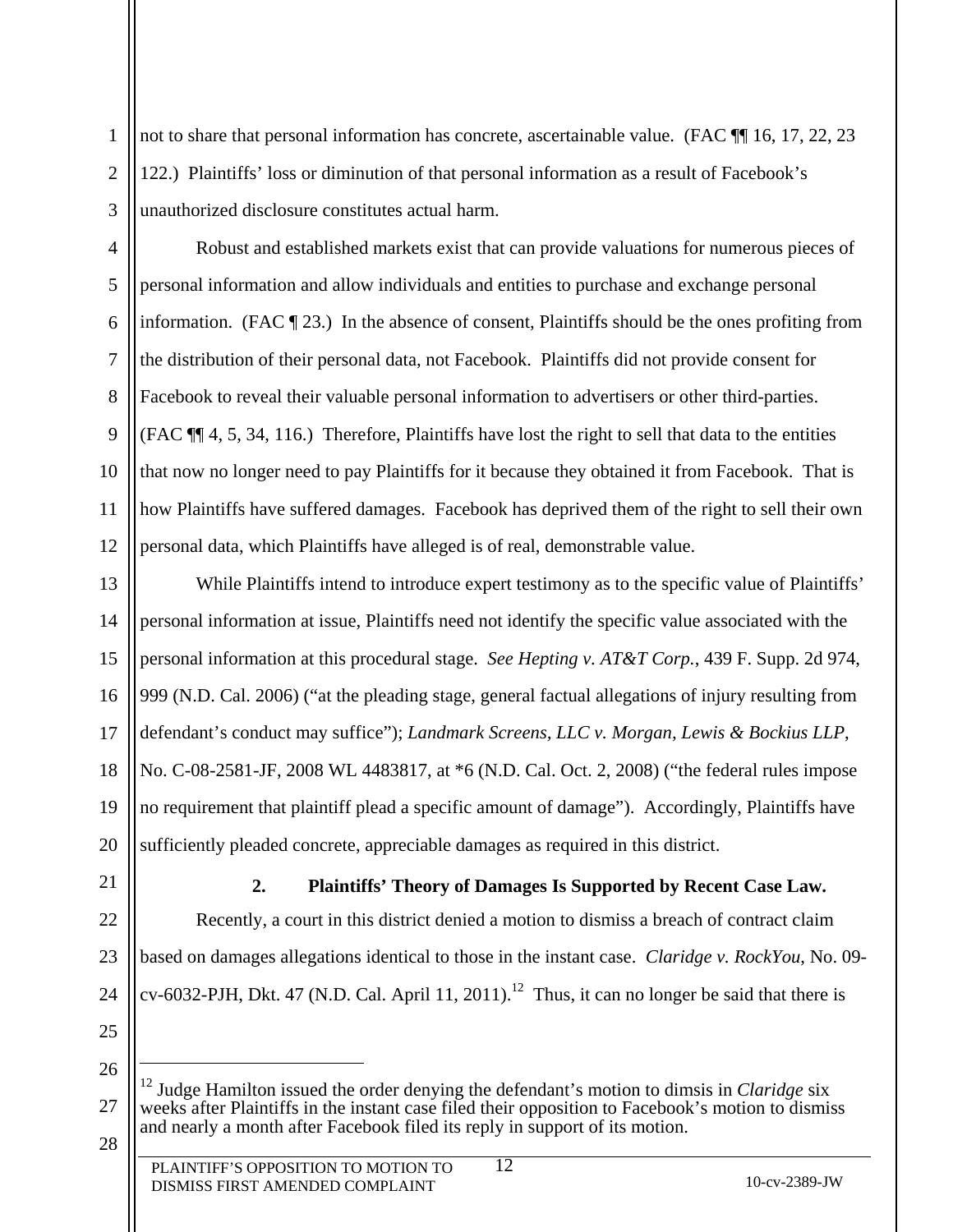$\begin{array}{c} 2 \end{array}$ no case law supporting Plaintiffs' contention that personal information constitutes a form of payment.

| 3  | In <i>Claridge</i> , the plaintiff offered the exact same damages theory as Plaintiffs in this case                                            |  |  |  |
|----|------------------------------------------------------------------------------------------------------------------------------------------------|--|--|--|
| 4  | allege: that he paid for access to "free" online services with his personal information, and                                                   |  |  |  |
| 5  | RockYou breached its contract with him by failing to protect his personal information. Id. at 6.                                               |  |  |  |
| 6  | In particular, the plaintiff in <i>Claridge</i> alleged that the defendant caused unauthorized third-                                          |  |  |  |
| 7  | parties to gain access to personal information provided to the defendant in exchange for online                                                |  |  |  |
| 8  | services. Id. at 2. He further alleged that his personal information had actual and concrete value,                                            |  |  |  |
| 9  | and the unauthorized sharing of it caused him economic injury. <i>Id.</i> at 6. On this basis, the                                             |  |  |  |
| 10 | plaintiff alleged that the defendant breached its contract with users in which it represented that it                                          |  |  |  |
| 11 | would not to allow third-party access to personal information. Id. at 12-13.                                                                   |  |  |  |
| 12 | The court in <i>Claridge</i> held that the plaintiff had adequately alleged concrete,                                                          |  |  |  |
| 13 | particularized harm for purposes of Article III standing and denied the defendant's motion to                                                  |  |  |  |
| 14 | dismiss the breach of contract claim. In finding that the plaintiff had standing, the court                                                    |  |  |  |
| 15 | expressly embraced the damages theory at issue here:                                                                                           |  |  |  |
| 16 | On balance, the court declines to hold at this juncture that, as a                                                                             |  |  |  |
| 17 | matter of law, plaintiff has failed to allege an injury in fact<br>sufficient to support Article III standing. Not only is there a             |  |  |  |
| 18 | paucity of controlling authority regarding the legal sufficiency of<br>plaintiff's damages theory, but the court also takes note that the      |  |  |  |
| 19 | context in which plaintiff's theory arises $-$ i.e., the unauthorized<br>disclosure of personal information via the Internet $-$ is itself     |  |  |  |
| 20 | relatively new, and therefore more likely to raise issues of law not<br>yet settled in the courts. For that reason, and although the court has |  |  |  |
| 21 | doubts about plaintiff's ultimate ability to prove his damages<br>theory in this case, the court finds plaintiff's allegations of harm         |  |  |  |
| 22 | sufficient at this stage to allege a generalized injury in fact."                                                                              |  |  |  |
| 23 | Id. at 7. Addressing the breach of contract claim directly, the court stated:                                                                  |  |  |  |
| 24 | Moreover, the damage element inherent in contractual claims<br>parallels the type of concrete, nonspeculative injury that must be              |  |  |  |
| 25 | pled in order to adequately allege injury in fact under Article III.<br>See, e.g., Buttram v. Owens-Corning Fiberglas Corp., 16 Cal. 4th       |  |  |  |
| 26 | 520, 531 n. 4 (1997)("[T]o be actionable, harm must constitute<br>something more than nominal damages, speculative harm, or the                |  |  |  |
| 27 | threat of future harm-not yet realized ").                                                                                                     |  |  |  |
| 28 |                                                                                                                                                |  |  |  |
|    | 13<br>PLAINTIFF'S OPPOSITION TO MOTION TO<br>$10$ -cv-2389-JW<br>DISMISS FIRST AMENDED COMPLAINT                                               |  |  |  |
|    |                                                                                                                                                |  |  |  |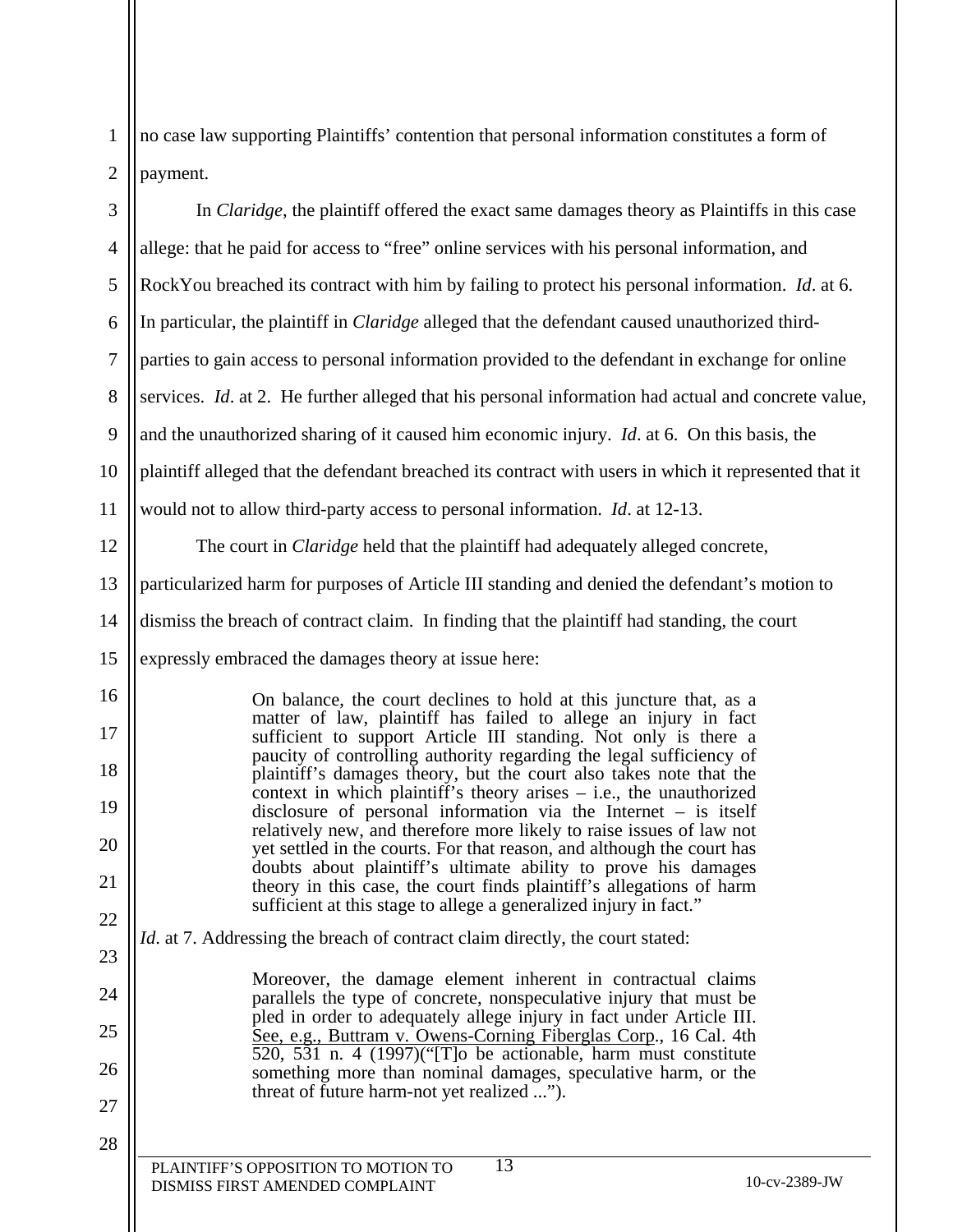1

For the reasons already noted at the outset, therefore, the court concludes that at the present pleading stage, plaintiff has sufficiently alleged a general basis for harm by alleging that the breach of his PII has caused him to lose some ascertainable but unidentified "value" and/or property right inherent in the PII. As such, the court declines to dismiss plaintiff's breach claims on grounds that plaintiff has failed to allege damages or harm as a matter of law.

*Id*. at 13. Accordingly, *Claridge* provides the case law to support Plaintiffs' damages allegations that this Court sought in ruling on Defendant's first motion to dismiss. Furthermore, as the court in *Claridge* noted, the "paucity" of case law concerning personal information as payment is not surprising given the context in which this issue arises is itself new. *Id*. Thus, the fact that little case law exists should not be held against Plaintiffs; the facts and issues are new, but that does not mean that Plaintiffs should be denied the right to make their case.

Facebook counters Plaintiffs' contentions with a footnote arguing that disclosure of personal information does not cause actionable damages sufficient to support a breach of contract claim. (MTD at 23 n.15; citing *In re JetBlue Airways Corp. Privacy Litig.*, 379 F. Supp. 2d 299, 326-27 (E.D.N.Y. 2005).) But the cases on which Facebook relies are readily distinguishable from the instant matter as not one of them involved a contract where personal information itself was the benefit of the bargain sought by the defendant.

18 19 20 26 27 In *JetBlue*, the defendant airline compiled personal information on each of its passengers, which it then sold to a data mining company. *JetBlue*, 379 F.3d at 304. The plaintiff sued for breach of JetBlue's privacy policy. The court considered the importance of the "nature of the contract asserted" and cited the Second Circuit's admonition that "damages in contract actions are limited to those that may reasonably be supposed to have been in the contemplation of both parties, at the time they made the contract, as the probable result of the breach of it." *Id.* at 327. In dismissing the breach of contract claim, the court concluded that the parties' contract contemplated the exchange of U.S. currency for an airline ticket, not the economic value of the plaintiff's personal information that necessarily coincides with ticket purchasing and, therefore, the disclosure of that personal information could not serve as the basis for the plaintiff's damages. *Id*. In contrast, Facebook's contract with Plaintiffs contemplated the exchange of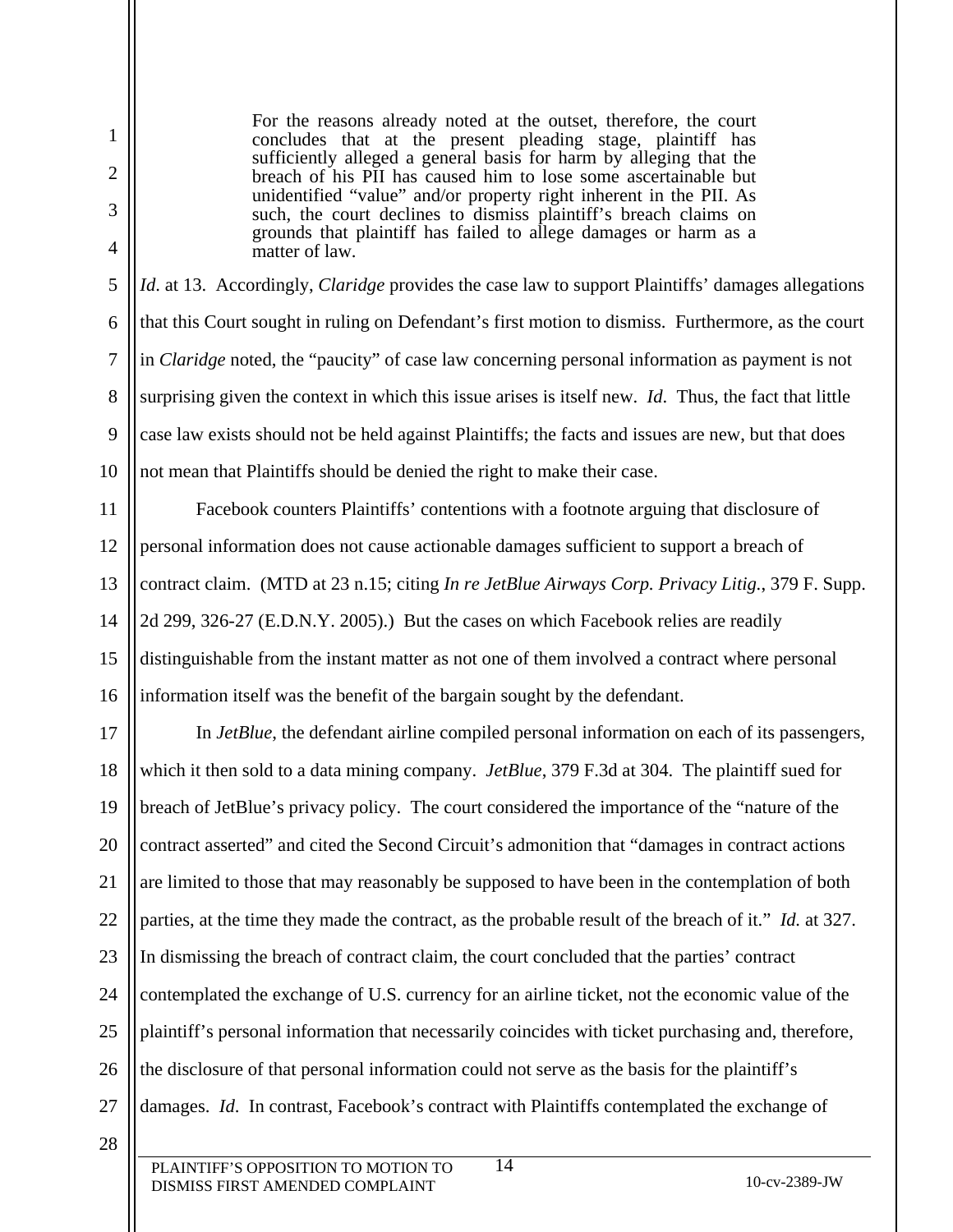1 2 3 4 5 6 7 personal information for Facebook's services. Because Plaintiffs' personal information was the primary (and indeed only) benefit Facebook bargained for, it is something of value and constitutes good consideration. *See Kremen v. Cohen*, 337 F.3d 1024, 1029 (9th Cir. 2003) (discussing whether personal information can constitute contract consideration). The damage resulting from the unauthorized disclosure of Plaintiff's personal information, which itself was the sole consideration provided by Plaintiffs, should have reasonably been contemplated by Facebook. Thus, *JetBlue* is not applicable in this instant matter.

8 9 10 11 12 13 14 15 *JetBlue* is distinguishable on an additional, equally important premise. The *JetBlue* court wrote that "[t]here is likewise no support for the proposition that an individual passenger's personal information has or had any compensable value in the economy at large." *JetBlue*, 337 F.3d at 327. But the *JetBlue* court, writing in 2005 before Facebook was a multi-billion dollar entity, did not consider the arguments advanced here or the allegations in the instant FAC; namely, that there is now a robust market for personal information available to Plaintiffs and all consumers. (FAC ¶¶ 22-23.) Unlike the timeframe in which *JetBlue* arose, personal information now has significant compensable value in the economy at large.

16 17 18 19 20 21 22 23 24 *Dyer v. Nw. Airlines Corps.*, 334 F. Supp. 2d 1196, 1199-1200 (D.N.D. 2004), is also distinguishable because the court ruled therein that the plaintiffs failed to allege *any* specific facts supporting their claim of damages. *Id*. In contrast, Plaintiffs here have alleged in great detail the specific basis of their claim of damages. While the Court may find the basis novel, Plaintiffs nonetheless thoroughly allege factual support for their claim of damages, which is more than sufficient to meet Plaintiffs' burden at the pleading stage. Besides, as the Court stated in *Claridge*, "the court also takes note that the context in which plaintiff's theory arises – i.e., the unauthorized disclosure of personal information via the Internet – is itself relatively new, and therefore more likely to raise issues of law not yet settled in the courts." *Claridge* at 7.

25 26 27 As thoroughly discussed herein, Plaintiffs have sufficiently alleged that they suffered actual and appreciable harm as a result of Facebook's breach. Furthermore, Plaintiffs' damages theory now finds legal support in a ruling on this identical issue in this district. In other words,

15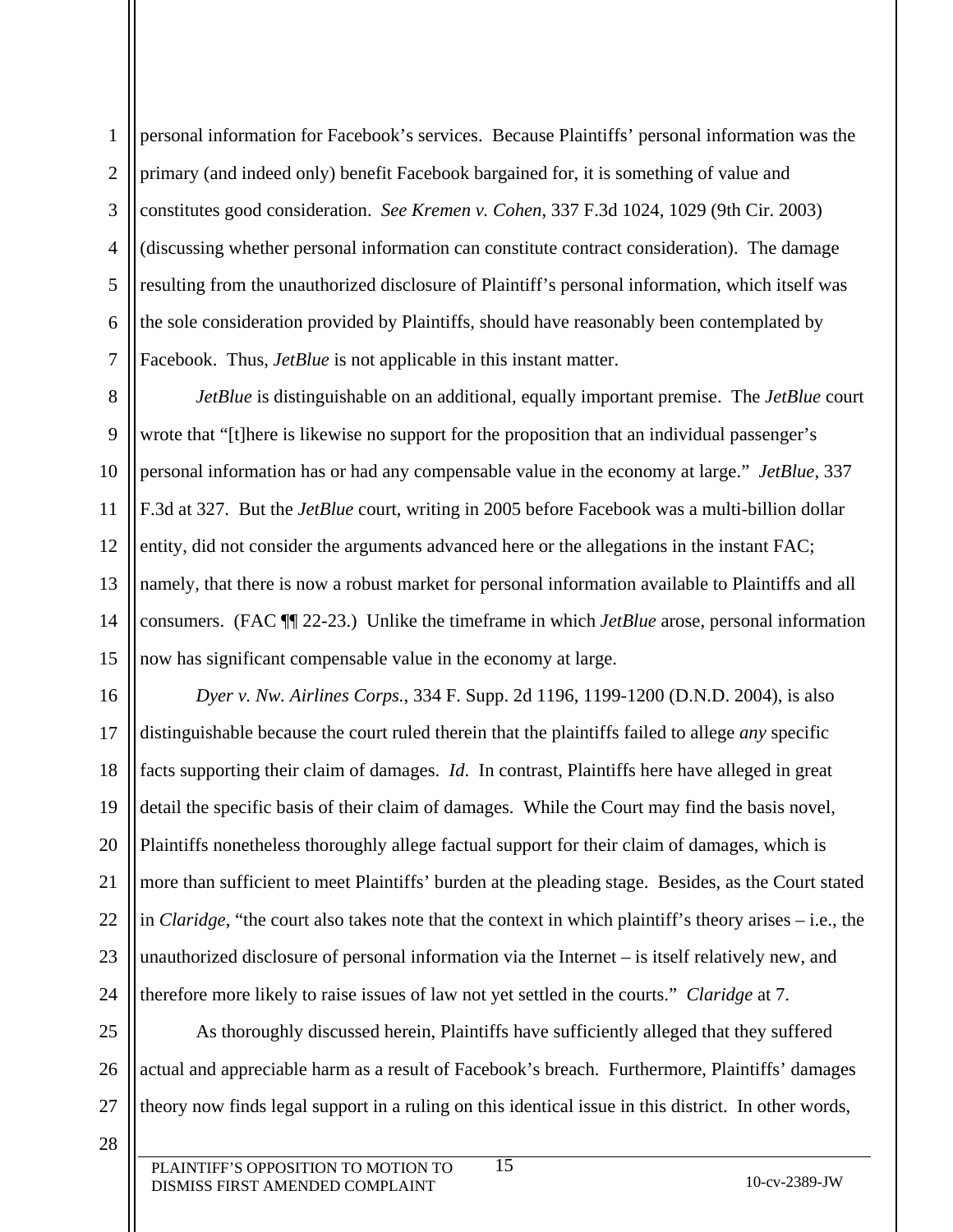Plaintiffs' damages theory now finds support not only in economics and commerce, but in the law, as well.

Therefore, Plaintiffs ask the Court to hold that Plaintiffs have sufficiently alleged actual and appreciable damages, and deny Defendant's motion to dismiss their breach of contract claim.

1

2

3

4

5

6

7

8

9

10

11

12

13

14

15

16

17

18

19

20

21

22

23

24

25

26

### **C. Plaintiffs' FAC Alleges Plaintiffs Relied on Defendant's Alleged Fraudulent Misrepresentations.**

In dismissing without prejudice Plaintiffs' causes of action under §§ 1572 & 1573 of the California Civil Code, the Court ruled that Plaintiffs failed to allege "that they relied upon any allegedly fraudulent misrepresentations by Defendant." (Order at 15.) In the FAC, Plaintiffs have explicitly alleged that they relied on Facebook's false assertions that it would not share user PII without consent in contracting with and using Facebook. (FAC  $\P$  4, 5, 76, 126.) Accordingly, having cured the lone pleading defect identified by the Court, Plaintiffs §§ 1572 and 1573 fraud claims should not be dismissed.

Facebook's remaining challenges to Plaintiffs' §§ 1572 and 1573 claims are without merit. Facebook first argues that Plaintiffs fail to plead facts sounding in fraud with particularity as required by Fed. R. Civ. P. 9(b). However, Plaintiffs have met their burden of pleading the "who, what, when, where, and how" of the alleged fraud. *Vess v. Ciba-Geigy Corp. USA*, 317 F.3d 1097, 1106 (9th Cir. 2003). In particular, Plaintiffs specifically allege who committed the fraud (Mark Zuckerberg, ¶ 31; Facebook's Director of Corporate Communications, ¶ 30); what the fraud consists of (Facebook's Privacy Policy and public statements, ¶¶ 27-33); when the fraud was committed (April 5, 2010, ¶ 30; February 16, 2009, ¶ 31); where the fraud was committed (facebook.com, ¶¶ 27-33); and how it was committed (through official Facebook public communications) ( $\P$  27-33). These allegations are more than sufficient to put Facebook "on notice" of their alleged fraudulent conduct. *See Concha v. London*, 62 F.3d 1493, 1502 (9th Cir. 1995) (finding that the purpose of Rule 9(b) "is to ensure that defendants accused of the conduct specified have adequate notice of what they are alleged to have done, so that they may defend against the accusations").

16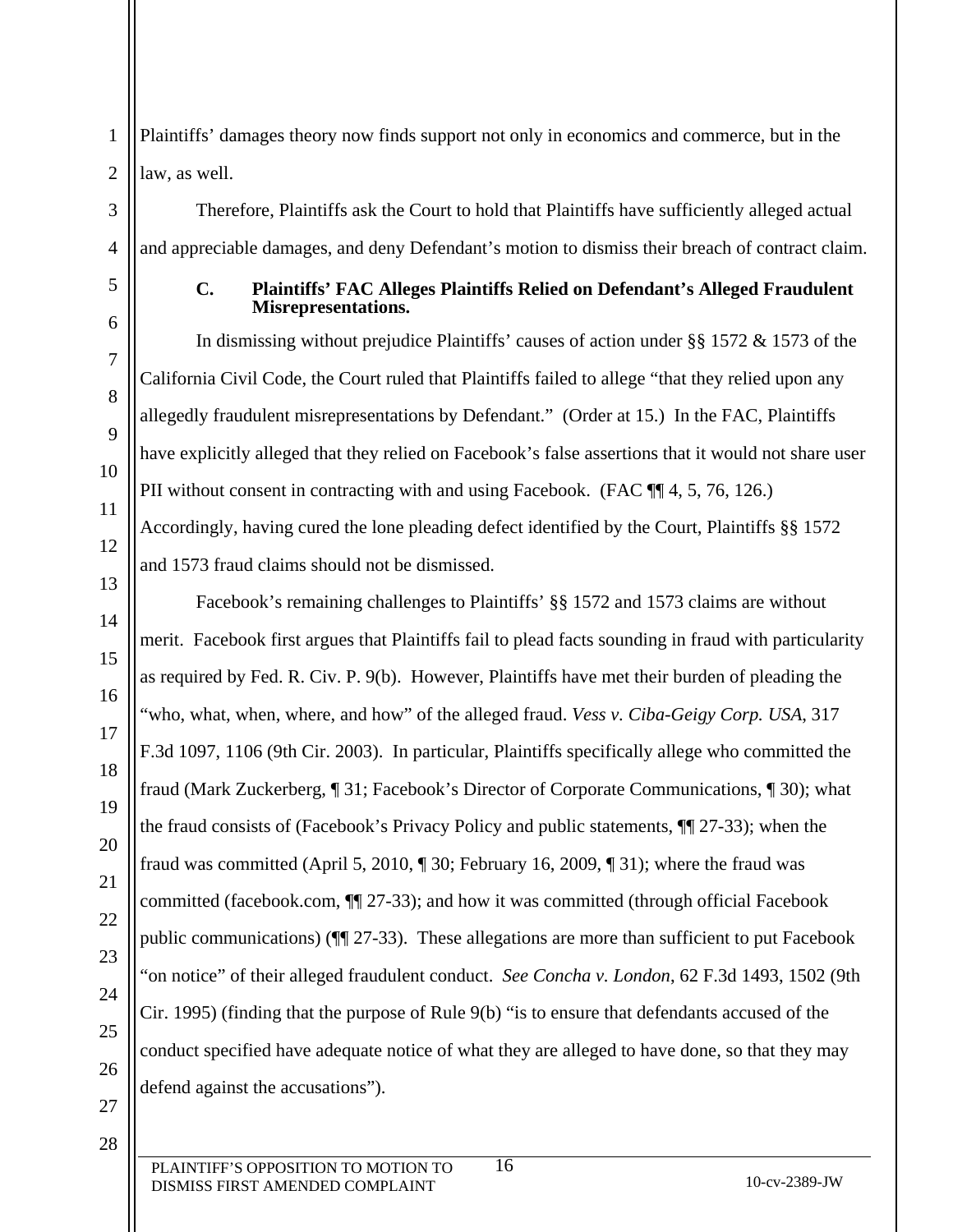Facebook's additional argument that Plaintiffs fail to specifically allege "when" they clicked on advertisements is irrelevant to §§ 1572 and 1573. Facebook's attempt to distort the pleading requirements of allegations sounding in fraud misses the point. Rule 9(b) requires that Plaintiffs specifically identify "when" the fraud occurred, not "when" Plaintiffs acted on the fraud. *See Vess*, 317 F.3d at 1106. And as discussed above, Plaintiff alleges that Facebook committed the fraud on February 16, 2009 and April 5, 2010, as well as all times that its Privacy Policy was available on facebook.com.

8 Furthermore, Plaintiffs explicitly detail what was false or misleading about Facebook's statements, and why it was false. *Id*. Namely, that Facebook promised it would not share Plaintiffs' personal information with third-parties but did so anyway. (FAC ¶¶ 27-34.) Therefore, Plaintiffs have met and surpassed their burden of pleading fraud, and the Court should deny Facebook's motion to dismiss.

1

2

3

4

5

6

### **D. Defendant Introduced Computer Instructions that Usurped the Normal Operation of Plaintiffs' Computers in Violation of the CCCL.**

The Court granted Plaintiffs leave to re-plead their cause of action under Cal. Penal Code § 502(c)(8) with specific "facts suggesting that Defendant introduced computer instructions designed to 'usurp the normal operation' of a computer, computer system or computer network." (Order at 13 n.11.) Plaintiffs' FAC fully addresses the Court's concerns with detailed allegations and facts supporting its  $\S 502(c)(8)$  claims. As a result, Plaintiffs request that the Court deny Defendant's motion to dismiss this cause of action.

Facebook's conduct, as alleged in detail in Plaintiffs' FAC, exemplifies the exact conduct proscribed by § 502(c)(8), which applies to any person who "knowingly introduces any computer contaminant into any computer, computer system, or computer network." Cal. Penal Code  $§$  502(c)(8). The term "computer contaminant" is defined as "any set of computer instructions" that are designed to . . . transmit information within a computer, computer system, or computer network without the intent or permission of the owner of the information." Cal. Penal Code  $§$  502(b)(10).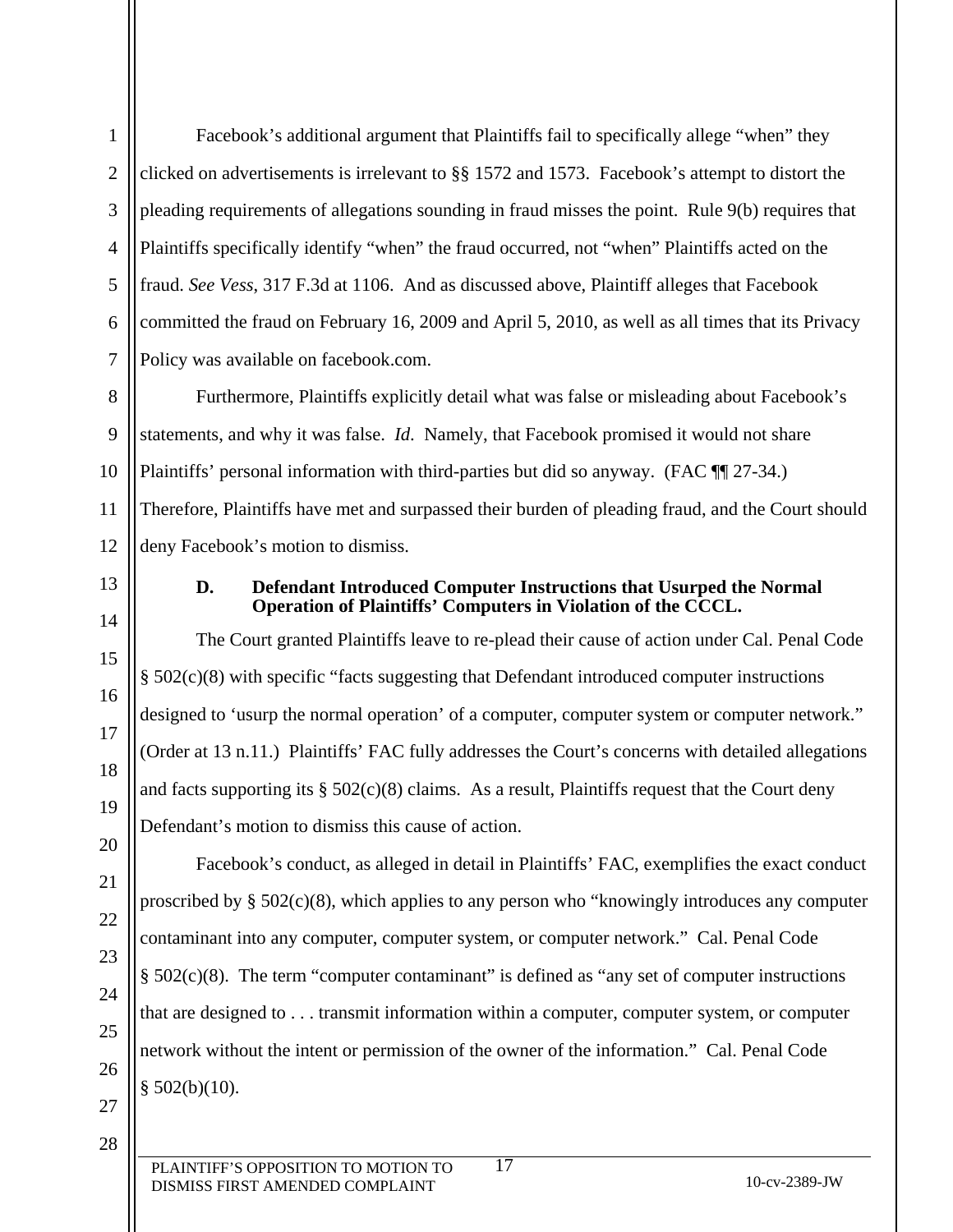1 2 3 4 5 6 7 8 9 10 11 As alleged, Facebook knowingly introduced a computer contaminant into Plaintiffs' computers by instructing Plaintiffs' computers and web browsers to transmit Plaintiffs' personal information without Plaintiffs' permission. (FAC ¶¶ 3, 33-44, 104.) As these detailed allegations and facts demonstrate, Facebook was in full control over whether the web browsers on Plaintiffs' computers transmitted Plaintiffs' personal information. Because of Facebook's explicit computer instructions controlling the handling and content of referrer headers, Defendant usurped the normal operation of Plaintiffs' computers, which would not have transmitted personal information via referrer headers if not for Facebook's explicit computer instructions to do so. (FAC  $\P$  42, 104.) Accordingly, Plaintiffs request that the Court dismiss Facebook's motion to deny Plaintiffs' Computer Crime Law cause of action.

**IV. CONCLUSION** 

12

13 14 15 In their FAC, Plaintiffs have fixed the pleading defects identified by the Court. Furthermore, Defendant's MTD does not offer any new arguments that warrant dismissal of Plaintiffs' remaining claims.

16 17 18 19 20 As discussed herein, Facebook may not avail itself of the "intended recipient" exception to the SCA's mandate not to disclose customer communications sent to Facebook because the FAC alleges it was acting as an RCS, not an ECS, when it disclosed Plaintiffs' communications. Accordingly, Facebook is liable under the SCA for its admitted practice of divulging Plaintiffs' communications without consent.

21 22 23 24 25 26 27 Additionally, Plaintiffs cured the defects in their Breach of Contract, statutory fraud, and Computer Crime Law claims. First, Plaintiffs' FAC contains specific and thorough allegations of actual and appreciable injuries. Moreover, Plaintiffs are now able to cite to case law from this District that adopts Plaintiffs' damage theory. Second, Plaintiffs' FAC contains explicit allegations that Plaintiffs relied on Facebook's fraudulent misrepresentations, thus curing the Court's lone identified concern with Plaintiffs' §§ 1572 and 1573 claims. Finally, Plaintiffs' FAC demonstrates exactly how Facebook introduced a computer contaminant into Plaintiffs'